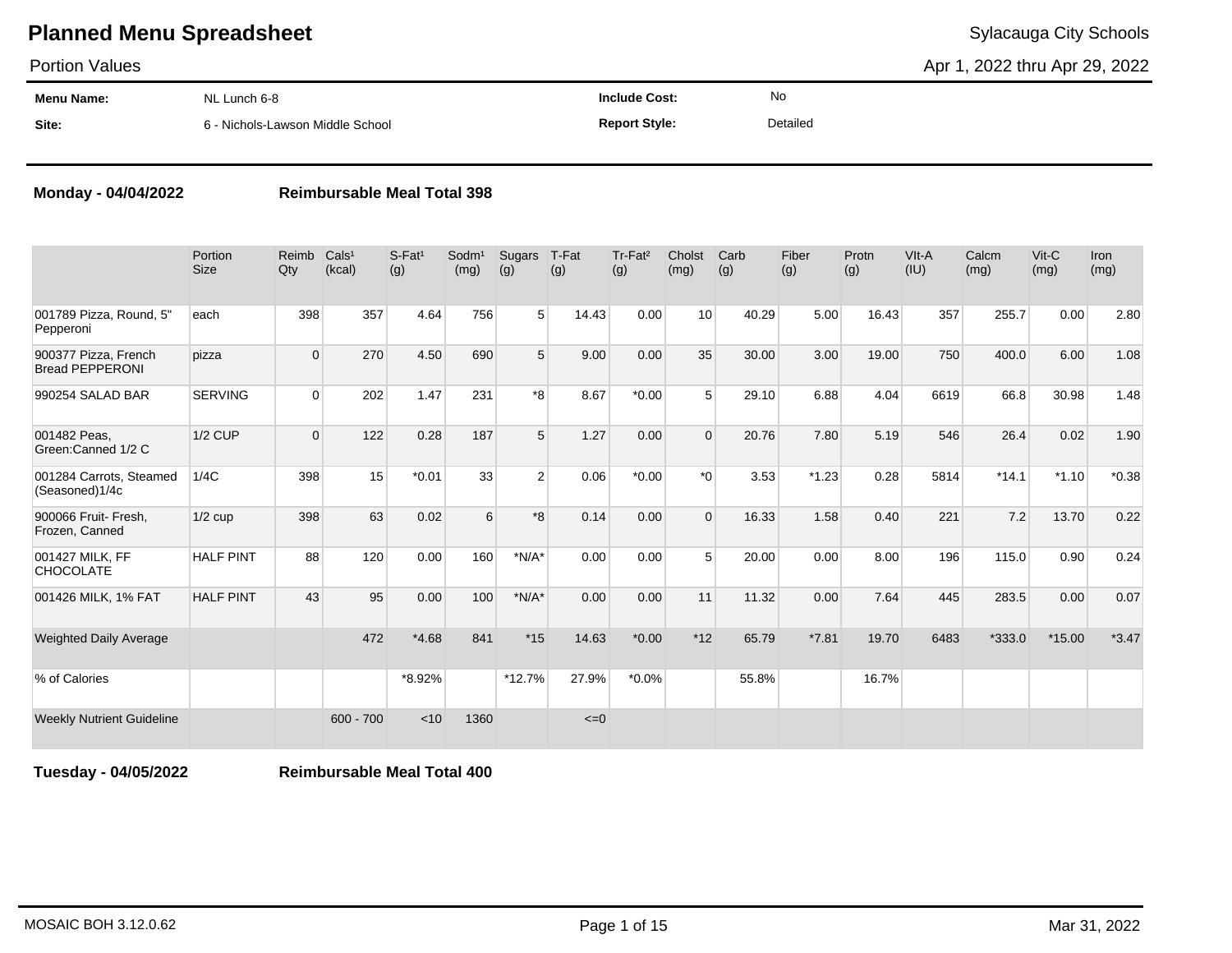Portion Values

Apr 1, 2022 thru Apr 29, 2022

|                                                | Portion<br><b>Size</b> | Reimb<br>Qty | Cals <sup>1</sup><br>(kcal) | $S$ -Fat <sup>1</sup><br>(g) | Sodm <sup>1</sup><br>(mg) | Sugars<br>(g)  | T-Fat<br>(g) | Tr-Fat <sup>2</sup><br>(g) | Cholst<br>(mg) | Carb<br>(g) | Fiber<br>(g) | Protn<br>(g) | VIt-A<br>(IU)  | Calcm<br>(mg) | Vit-C<br>(mg) | <b>Iron</b><br>(mg) |
|------------------------------------------------|------------------------|--------------|-----------------------------|------------------------------|---------------------------|----------------|--------------|----------------------------|----------------|-------------|--------------|--------------|----------------|---------------|---------------|---------------------|
| 001656 Buns, Hamburger,<br>WG, CASE            | each                   | 400          | 139                         | 0.00                         | 298                       | $\vert$        | 1.99         | 0.00                       | $\Omega$       | 26.86       | 1.99         | 4.97         | $\overline{0}$ | 39.8          | 0.00          | 1.43                |
| 900137 Beef, Patty Char-<br><b>Broiled</b>     | patty                  | 400          | 136                         | 3.60                         | 119                       | $\overline{0}$ | 9.10         | 0.00                       | 43             | 0.80        | 0.40         | 13.10        | 700            | 110.0         | 0.00          | 2.70                |
| 000319 French Fries:<br>Oven Crinkle Cut       | <b>1/2 CUP</b>         | 400          | 66                          | 0.27                         | 25                        | $\Omega$       | 1.62         | 0.00                       | $\Omega$       | 11.53       | 1.02         | 1.02         | $\Omega$       | 0.0           | 2.05          | 0.15                |
| 900274 Fruit Cocktail -<br>Canned 1/2c         | $1/2$ Cup              | 400          | 101                         | 0.00                         | 13                        | 25             | 0.00         | 0.00                       | $\Omega$       | 26.50       | 1.26         | 0.00         | 379            | 0.0           | 3.03          | 0.45                |
| 900063 Carrots, Baby,<br>RAW: 1/4 Cup          | 1/4 CUP                | 0            | 12                          | 0.01                         | 27                        | $\overline{2}$ | 0.05         | 0.00                       | $\Omega$       | 2.88        | 1.01         | 0.22         | 4812           | 11.2          | 0.91          | 0.31                |
| 990083 Ketchup: Individual EACH<br>Packet (1)  |                        | 1200         | 10                          | 0.00                         | 25                        | $\overline{2}$ | 0.00         | 0.00                       | $\Omega$       | 3.00        | 0.00         | 0.00         | 100            | 0.0           | 0.00          | 0.00                |
| 000650 Mustard: Individual PC packet<br>Packet |                        | 400          | $\Omega$                    | 0.00                         | 70                        | $\overline{0}$ | 0.00         | 0.00                       | $\Omega$       | 1.00        | 0.00         | 0.00         | $\overline{0}$ | 0.0           | 0.00          | 0.00                |
| 900025 Mayonaise:<br><b>Individual Packet</b>  | <b>PACKET</b>          | 400          | 40                          | 0.50                         | 90                        | $\Omega$       | 4.00         | 0.00                       | 5 <sup>5</sup> | 1.00        | 0.00         | 0.00         | $\overline{0}$ | 0.0           | 0.00          | 0.00                |
| 001427 MILK, FF<br><b>CHOCOLATE</b>            | <b>HALF PINT</b>       | 100          | 120                         | 0.00                         | 160                       | $*N/A*$        | 0.00         | 0.00                       | 5 <sup>5</sup> | 20.00       | 0.00         | 8.00         | 196            | 115.0         | 0.90          | 0.24                |
| 001426 MILK, 1% FAT                            | <b>HALF PINT</b>       | 50           | 95                          | 0.00                         | 100                       | $*N/A*$        | 0.00         | 0.00                       | 11             | 11.32       | 0.00         | 7.64         | 445            | 283.5         | 0.00          | 0.07                |
| <b>Weighted Daily Average</b>                  |                        |              | 554                         | 4.37                         | 742                       | $*36$          | 16.71        | 0.00                       | 51             | 83.10       | 4.68         | 22.05        | 1483           | 214.0         | 5.30          | 4.81                |
| % of Calories                                  |                        |              |                             | 7.10%                        |                           | *26.0%         | 27.1%        | 0.0%                       |                | 60.0%       |              | 15.9%        |                |               |               |                     |
| <b>Weekly Nutrient Guideline</b>               |                        |              | $600 - 700$                 | < 10                         | 1360                      |                | $\leq=0$     |                            |                |             |              |              |                |               |               |                     |

**Wednesday - 04/06/2022 Reimbursable Meal Total 400**

|                                  | Portion<br>Size | Reimb<br>Qty | Cals <sup>1</sup><br>(kcal) | $S-Fat1$<br>(g) | Sodm <sup>1</sup><br>(mg) | Sugars<br>(g) | T-Fat<br>(g) | Tr-Fat <sup>2</sup><br>(g) | Cholst<br>(mg) | Carb<br>(g) | Fiber<br>(g) | Protn<br>(g) | VIt-A<br>(IU) | Calcm<br>(mg) | $V$ it-C<br>(mg) | Iron<br>(mg) |
|----------------------------------|-----------------|--------------|-----------------------------|-----------------|---------------------------|---------------|--------------|----------------------------|----------------|-------------|--------------|--------------|---------------|---------------|------------------|--------------|
| 000977 Barbecue Pork<br>Sandwich | 2oz servings    | 400          | 513                         | 4.00            | 1409                      | 16            | 13.51        | 0.00                       | 53             | 68.45       | 5.52         | 31.12        | 268           | 83.6          | 1.61             | 3.73         |
| 001348 MINI CHEF<br><b>SALAD</b> | <b>EACH</b>     | 400          | 196                         | 5.64            | 567                       | $*3$          | 9.71         | $*0.00$                    | 26             | 18.33       | 7.62         | 12.75        | 39268         | 348.7         | 96.33            | 4.47         |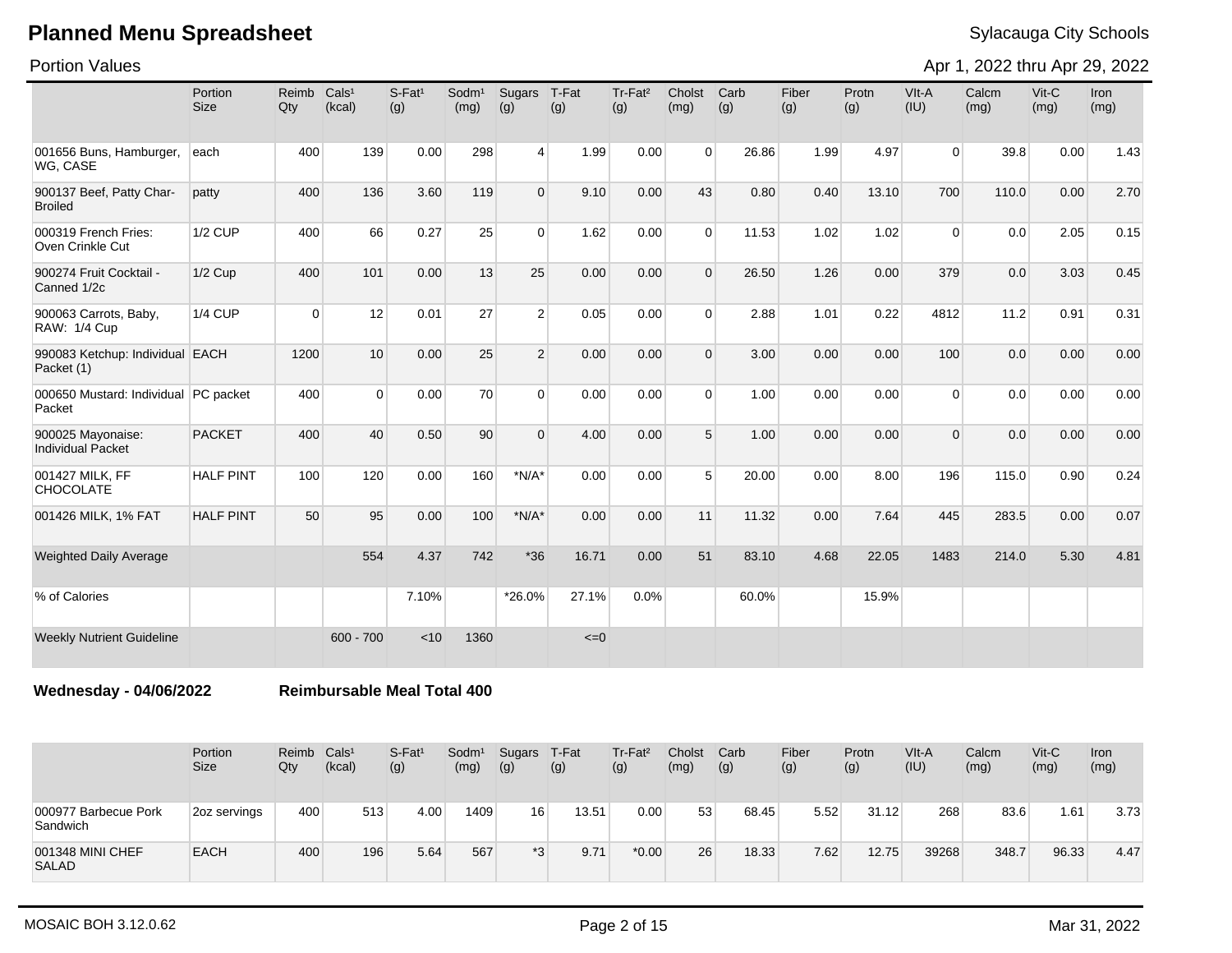### Portion Values

Apr 1, 2022 thru Apr 29, 2022

|                                     | <b>Portion</b><br>Size | Reimb<br>Qty | Cals <sup>1</sup><br>(kcal) | S-Fat <sup>1</sup><br>(g) | Sodm <sup>1</sup><br>(mg) | Sugars<br>(g) | T-Fat<br>(g) | Tr-Fat <sup>2</sup><br>(g) | Cholst<br>(mg) | Carb<br>(g) | Fiber<br>(g) | Protn<br>(g) | VIt-A<br>(IU) | Calcm<br>(mg) | $V$ it-C<br>(mg) | Iron<br>(mg) |
|-------------------------------------|------------------------|--------------|-----------------------------|---------------------------|---------------------------|---------------|--------------|----------------------------|----------------|-------------|--------------|--------------|---------------|---------------|------------------|--------------|
| 000267 Celery Sticks 1/4<br>cup     | <b>1/4 CUP</b>         | 400          | 5                           | 0.01                      | 26                        | $\Omega$      | 0.06         | 0.00                       | $\Omega$       | 0.96        | 0.52         | 0.22         | 145           | 13.0          | 1.00             | 0.06         |
| 000339 Fruit, Canned,<br>Assorted   | 1/2 CUP                | 400          | 74                          | 0.00                      | 9                         | 15            | 0.03         | 0.00                       | $\Omega$       | 18.68       | 1.17         | 0.10         | 92            | 3.4           | 3.69             | 0.18         |
| 001427 MILK, FF<br><b>CHOCOLATE</b> | <b>HALF PINT</b>       | 150          | 120                         | 0.00                      | 160                       | $*N/A*$       | 0.00         | 0.00                       | 5              | 20.00       | 0.00         | 8.00         | 196           | 115.0         | 0.90             | 0.24         |
| 001426 MILK, 1% FAT                 | <b>HALF PINT</b>       | 50           | 95                          | 0.00                      | 100                       | $*N/A*$       | 0.00         | 0.00                       | 11             | 11.32       | 0.00         | 7.64         | 445           | 283.5         | 0.00             | 0.07         |
| <b>Weighted Daily Average</b>       |                        |              | 844                         | 9.65                      | 2084                      | $*34$         | 23.30        | $*0.00$                    | 83             | 115.34      | 14.83        | 48.14        | 39902         | 527.2         | 102.97           | 8.53         |
| % of Calories                       |                        |              |                             | 10.29%                    |                           | $*16.1%$      | 24.8%        | $*0.0\%$                   |                | 54.7%       |              | 22.8%        |               |               |                  |              |
| <b>Weekly Nutrient Guideline</b>    |                        |              | $600 - 700$                 | $<$ 10                    | 1360                      |               | $\leq=0$     |                            |                |             |              |              |               |               |                  |              |

### **Thursday - 04/07/2022 Reimbursable Meal Total 400**

|                                          | Portion<br><b>Size</b> | Reimb<br>Qty | Cals <sup>1</sup><br>(kcal) | $S-Fat1$<br>(g) | Sodm <sup>1</sup><br>(mg) | Sugars<br>(g)    | T-Fat<br>(g) | Tr-Fat <sup>2</sup><br>(g) | Cholst<br>(mg) | Carb<br>(g) | Fiber<br>(g) | Protn<br>(g) | $V$ lt-A<br>(IU) | Calcm<br>(mg) | $V$ it-C<br>(mg) | Iron<br>(mg) |
|------------------------------------------|------------------------|--------------|-----------------------------|-----------------|---------------------------|------------------|--------------|----------------------------|----------------|-------------|--------------|--------------|------------------|---------------|------------------|--------------|
| 900094 Spaghetti Bake                    | 1 CUP                  | 400          | 442                         | 8.21            | 481                       | *5               | 18.66        | 0.68                       | 87             | 36.96       | 3.43         | $*24.83$     | *781             | $*241.0$      | $*5.69$          | $*2.69$      |
| 001127 Bread, Garlic &<br>Cheese         | <b>EACH</b>            | $\Omega$     | 275                         | 6.95            | 495                       | $*2$             | 13.56        | $*0.00$                    | 40             | 19.17       | 2.00         | 18.85        | 420              | 440.3         | 3.04             | 1.61         |
| 001673 Beans, Green: 1/2<br>cup-w/onions | 1/2 CUP                | $\Omega$     | 22                          | 0.00            | 230                       | $*N/A*$          | 0.36         | $*0.00$                    | $\Omega$       | 4.39        | 2.17         | 0.01         | $*$ $\Omega^*$   | $*0.2$        | $*0.05$          | $*0.00*$     |
| 001403 Romaine Salad<br>w/extras: 1 cup  | 1 CUP                  | 400          | 10                          | 0.01            | 15                        | $*$ <sup>0</sup> | 0.10         | 0.00                       | $\Omega$       | 1.81        | 0.80         | 0.82         | 3944             | 21.0          | 10.09            | 0.52         |
| 900065 Juice Assortment                  | <b>SERVING</b>         | $\Omega$     | 64                          | 0.00            | 4                         | 13               | 0.00         | 0.00                       | $\Omega$       | 15.20       | 0.00         | 0.00         | 113              | 140.0         | 13.20            | 0.02         |
| 001664 Apple Crisp                       | <b>SERVINGS</b>        | 400          | 187                         | 3.33            | 98                        | $*10$            | 7.60         | $*0.00$                    | $\Omega$       | 29.53       | 2.05         | $*1.88$      | 348              | 13.0          | 1.95             | 0.63         |
| 001427 MILK, FF<br><b>CHOCOLATE</b>      | <b>HALF PINT</b>       | 400          | 120                         | 0.00            | 160                       | $*N/A*$          | 0.00         | 0.00                       | 5              | 20.00       | 0.00         | 8.00         | 196              | 115.0         | 0.90             | 0.24         |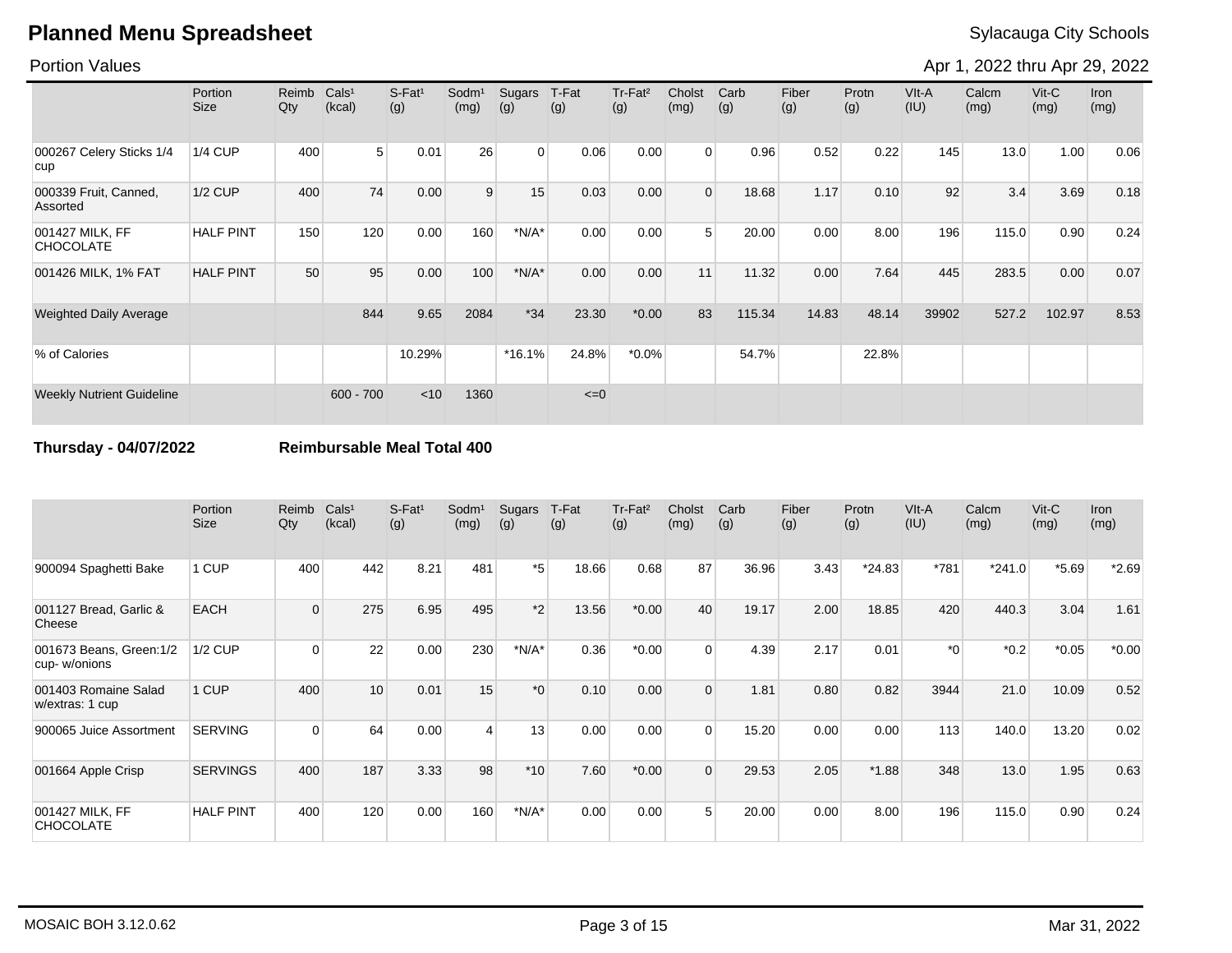### Portion Values

Apr 1, 2022 thru Apr 29, 2022

|                                  | Portion<br><b>Size</b> | Reimb<br>Qty | Cals <sup>1</sup><br>(kcal) | S-Fat <sup>1</sup><br>(g) | Sodm <sup>1</sup><br>(mg) | Sugars<br>(g) | T-Fat<br>(g) | Tr-Fat <sup>2</sup><br>(g) | Cholst<br>(mg)  | Carb<br>(g) | Fiber<br>(g) | Protn<br>(g) | VIt-A<br>(IU) | Calcm<br>(mg) | $V$ it-C<br>(mg) | Iron<br>(mg) |
|----------------------------------|------------------------|--------------|-----------------------------|---------------------------|---------------------------|---------------|--------------|----------------------------|-----------------|-------------|--------------|--------------|---------------|---------------|------------------|--------------|
| 001426 MILK, 1% FAT              | <b>HALF PINT</b>       | 100          | 95                          | 0.00                      | 100                       | $*N/A*$       | 0.00         | 0.00                       | 11 <sub>h</sub> | 11.32       | 0.00         | 7.64         | 445           | 283.5         | 0.00             | 0.07         |
| <b>Weighted Daily Average</b>    |                        |              | 782                         | 11.55                     | 778                       | $*16$         | 26.36        | $*0.68$                    | 95              | 91.13       | 6.28         | $*37.44$     | *5380         | $*460.9$      | $*18.63$         | $*4.10$      |
| % of Calories                    |                        |              |                             | 13.29%                    |                           | $*8.2%$       | 30.3%        | $*0.8\%$                   |                 | 46.6%       |              | *19.2%       |               |               |                  |              |
| <b>Weekly Nutrient Guideline</b> |                        |              | $600 - 700$                 | $<$ 10                    | 1360                      |               | $\leq=0$     |                            |                 |             |              |              |               |               |                  |              |

**Friday - 04/08/2022 Reimbursable Meal Total 400**

|                                                | Portion<br><b>Size</b> | Reimb<br>Qty | Cals <sup>1</sup><br>(kcal) | $S-Fat1$<br>(g) | Sodm <sup>1</sup><br>(mg) | Sugars<br>(g)  | T-Fat<br>(g) | Tr-Fat <sup>2</sup><br>(g) | Cholst<br>(mg) | Carb<br>(g) | Fiber<br>(g) | Protn<br>(g) | VIt-A<br>(IU) | Calcm<br>(mg) | Vit-C<br>(mg) | Iron<br>(mg) |
|------------------------------------------------|------------------------|--------------|-----------------------------|-----------------|---------------------------|----------------|--------------|----------------------------|----------------|-------------|--------------|--------------|---------------|---------------|---------------|--------------|
| 001146 Hot Dog WG                              | servings               | 400          | 233                         | 3.54            | 567                       | $\overline{4}$ | 10.12        | 0.25                       | 15             | 27.84       | 2.02         | 8.61         | 71            | 40.5          | 0.00          | 1.82         |
| 001410 Beans, Baked:<br>$1/2$ cup              | <b>1/2 CUP</b>         | $\mathbf 0$  | 141                         | 0.00            | 184                       | $*7$           | 0.00         | 0.00                       | $\Omega$       | 28.37       | 7.38         | 7.38         | 223           | 84.0          | 0.09          | 2.82         |
| 900399 Potato Wedges:<br><b>FZN 1/2c</b>       | serving                | 400          | 167                         | 0.69            | 194                       | $\Omega$       | 5.56         | 0.00                       | $\Omega$       | 27.78       | 2.78         | 2.78         | 139           | 0.0           | 5.00          | 0.50         |
| 001399 Peaches: 1/2 cup                        | 1/2 CUP                | 400          | 90                          | 0.00            | $\overline{7}$            | $*N/A*$        | 0.00         | 0.00                       | $\Omega$       | 24.29       | 1.62         | 0.74         | 287           | 4.4           | 3.98          | 0.59         |
| 900329 Ketchup, Individual 2 PC<br>Packet (2)  |                        | 800          | 20                          | 0.00            | 50                        | $\overline{4}$ | 0.00         | 0.00                       | $\Omega$       | 6.00        | 0.00         | 0.00         | 200           | 0.0           | 0.00          | 0.00         |
| 000650 Mustard: Individual PC packet<br>Packet |                        | 400          | $\overline{0}$              | 0.00            | 70                        | $\Omega$       | 0.00         | 0.00                       | $\overline{0}$ | 1.00        | 0.00         | 0.00         | $\Omega$      | 0.0           | 0.00          | 0.00         |
| 001427 MILK, FF<br><b>CHOCOLATE</b>            | <b>HALF PINT</b>       | 150          | 120                         | 0.00            | 160                       | $*N/A*$        | 0.00         | 0.00                       | 5              | 20.00       | 0.00         | 8.00         | 196           | 115.0         | 0.90          | 0.24         |
| 001426 MILK, 1% FAT                            | <b>HALF PINT</b>       | 50           | 95                          | 0.00            | 100                       | $*N/A*$        | 0.00         | 0.00                       | 11             | 11.32       | 0.00         | 7.64         | 445           | 283.5         | 0.00          | 0.07         |
| <b>Weighted Daily Average</b>                  |                        |              | 586                         | 4.24            | 1011                      | $*12$          | 15.68        | 0.25                       | 18             | 101.83      | 6.42         | 16.08        | 1026          | 123.5         | 9.31          | 3.01         |
| % of Calories                                  |                        |              |                             | 6.51%           |                           | $*8.2%$        | 24.1%        | 0.4%                       |                | 69.5%       |              | 11.0%        |               |               |               |              |
| <b>Weekly Nutrient Guideline</b>               |                        |              | $600 - 700$                 | < 10            | 1360                      |                | $\leq=0$     |                            |                |             |              |              |               |               |               |              |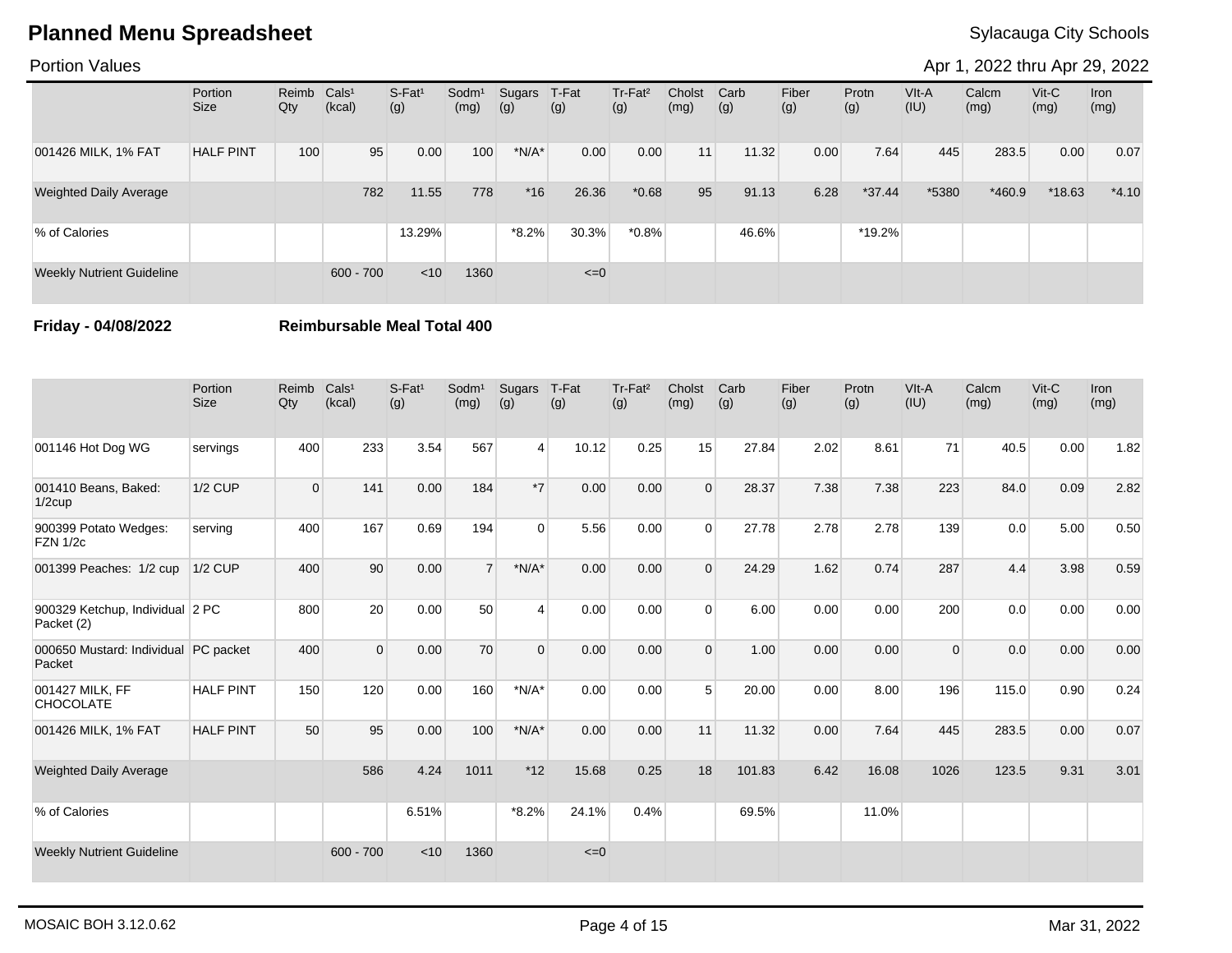### Portion Values

Apr 1, 2022 thru Apr 29, 2022

### **Tuesday - 04/12/2022 Reimbursable Meal Total 400**

|                                                | Portion<br><b>Size</b> | Reimb<br>Qty   | Cals <sup>1</sup><br>(kcal) | $S$ -Fat <sup>1</sup><br>(g) | Sodm <sup>1</sup><br>(mg) | Sugars<br>(g)  | T-Fat<br>(g) | Tr-Fat <sup>2</sup><br>(g) | Cholst<br>(mg) | Carb<br>(g) | Fiber<br>(g) | Protn<br>(g) | VIt-A<br>(IU) | Calcm<br>(mg) | $V$ it-C<br>(mg) | <b>Iron</b><br>(mg) |
|------------------------------------------------|------------------------|----------------|-----------------------------|------------------------------|---------------------------|----------------|--------------|----------------------------|----------------|-------------|--------------|--------------|---------------|---------------|------------------|---------------------|
| 000987 Corn Dog WG                             | 4 OZ                   | 400            | 240                         | 2.50                         | 390                       | 5 <sup>1</sup> | 8.00         | 0.00                       | 40             | 30.00       | 5.00         | 9.00         | 25            | 80.0          | 0.00             | 1.80                |
| 001410 Beans, Baked:<br>$1/2$ cup              | <b>1/2 CUP</b>         | $\Omega$       | 141                         | 0.00                         | 184                       | $*7$           | 0.00         | 0.00                       | $\Omega$       | 28.37       | 7.38         | 7.38         | 223           | 84.0          | 0.09             | 2.82                |
| 001199 Cole Slaw, Low<br>Fat: 1/4 cup          | <b>1/4 CUP</b>         | $\Omega$       | 33                          | 0.27                         | 61                        | $*1$           | 2.67         | $*0.00$                    | 5              | 2.05        | 0.42         | 0.26         | 84            | 8.6           | 5.84             | 0.11                |
| 000814 Apples, Fresh<br>(HUSSC)                | <b>1/2 CUP</b>         | $\Omega$       | 72                          | 0.04                         | $\overline{ }$            | 14             | 0.23         | 0.00                       | $\Omega$       | 19.06       | 3.31         | 0.36         | 75            | 8.3           | 6.35             | 0.17                |
| 900329 Ketchup, Individual 2 PC<br>Packet (2)  |                        | $\Omega$       | 20 <sup>1</sup>             | 0.00                         | 50                        | $\overline{4}$ | 0.00         | 0.00                       | $\Omega$       | 6.00        | 0.00         | 0.00         | 200           | 0.0           | 0.00             | 0.00                |
| 000650 Mustard: Individual PC packet<br>Packet |                        | $\overline{0}$ | $\Omega$                    | 0.00                         | 70                        | $\Omega$       | 0.00         | 0.00                       | $\Omega$       | 1.00        | 0.00         | 0.00         | $\mathbf{0}$  | 0.0           | 0.00             | 0.00                |
| 001427 MILK, FF<br><b>CHOCOLATE</b>            | <b>HALF PINT</b>       | 400            | 120                         | 0.00                         | 160                       | $*N/A*$        | 0.00         | 0.00                       | 5              | 20.00       | 0.00         | 8.00         | 196           | 115.0         | 0.90             | 0.24                |
| 001426 MILK, 1% FAT                            | <b>HALF PINT</b>       | 100            | 95                          | 0.00                         | 100                       | $*N/A*$        | 0.00         | 0.00                       | 11             | 11.32       | 0.00         | 7.64         | 445           | 283.5         | 0.00             | 0.07                |
| <b>Weighted Daily Average</b>                  |                        |                | 384                         | 2.50                         | 575                       | $*5$           | 8.00         | $*0.00$                    | 48             | 52.83       | 5.00         | 18.91        | 332           | 265.9         | 0.90             | 2.06                |
| % of Calories                                  |                        |                |                             | 5.86%                        |                           | $*5.2%$        | 18.8%        | $*0.0\%$                   |                | 55.0%       |              | 19.7%        |               |               |                  |                     |
| <b>Weekly Nutrient Guideline</b>               |                        |                | $600 - 700$                 | < 10                         | 1360                      |                | $\leq=0$     |                            |                |             |              |              |               |               |                  |                     |

**Wednesday - 04/13/2022 Reimbursable Meal Total 420**

|                                         | Portion<br>Size | Reimb<br>Qty | Cals <sup>1</sup><br>(kcal) | $S-Fat1$<br>(g) | Sodm <sup>1</sup><br>(mg) | Sugars<br>(g) | T-Fat<br>(g) | Tr-Fat <sup>2</sup><br>(g) | Cholst<br>(mg) | Carb<br>(g) | Fiber<br>(g) | Protn<br>(g) | VIt-A<br>(IU) | Calcm<br>(mg) | $V$ it-C<br>(mg) | Iron<br>(mg) |
|-----------------------------------------|-----------------|--------------|-----------------------------|-----------------|---------------------------|---------------|--------------|----------------------------|----------------|-------------|--------------|--------------|---------------|---------------|------------------|--------------|
| 001740 Taco - Walking<br>Taco           | <b>SERVINGS</b> | 420          | 337                         | 6.07            | 544                       | $*2$          | 17.25        | 0.50                       | 59             | 26.20       | 3.08         | 19.08        | 810           | 123.4         | 6.99             | 1.78         |
| 001403 Romaine Salad<br>w/extras: 1 cup | 1 CUP           |              | 10                          | 0.01            | 15                        | $*_{0}$       | 0.10         | 0.00                       |                | . 81        | 0.80         | 0.82         | 3944          | 21.0          | 10.09            | 0.52         |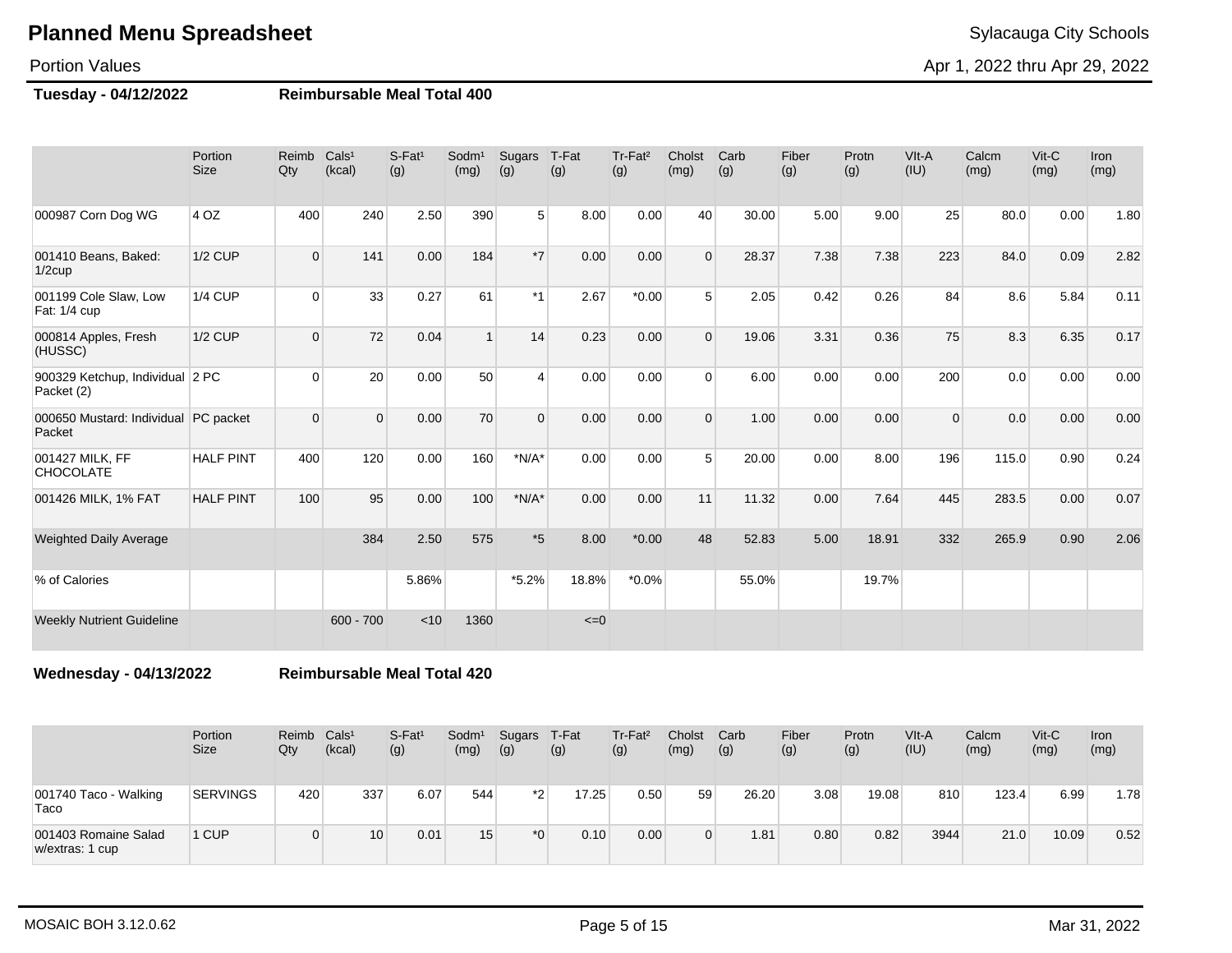### Portion Values

Apr 1, 2022 thru Apr 29, 2022

|                                     | Portion<br><b>Size</b> | Reimb<br>Qty | CalS <sup>1</sup><br>(kcal) | S-Fat <sup>1</sup><br>(g) | Sodm <sup>1</sup><br>(mg) | Sugars<br>(g) | T-Fat<br>(g) | Tr-Fat <sup>2</sup><br>(g) | Cholst<br>(mg) | Carb<br>(g) | Fiber<br>(g) | Protn<br>(g) | VIt-A<br>(IU) | Calcm<br>(mg) | $V$ it-C<br>(mg) | <b>Iron</b><br>(mg) |
|-------------------------------------|------------------------|--------------|-----------------------------|---------------------------|---------------------------|---------------|--------------|----------------------------|----------------|-------------|--------------|--------------|---------------|---------------|------------------|---------------------|
| 001420 Salsa: 1/4 cup               | <b>1/4 CUP</b>         | 0            | 19                          | 0.00                      | 227                       | $*N/A*$       | 0.00         | 0.00                       | $\Omega$       | 3.84        | 0.00         | 0.00         | $*N/A*$       | $*N/A*$       | $*N/A*$          | $*N/A*$             |
| 001085 Bananas                      | $1/2$ cup              | 0            | 67                          | 0.08                      |                           | 9             | 0.25         | 0.00                       | $\overline{0}$ | 17.13       | 1.95         | 0.82         | 48            | 3.8           | 6.52             | 0.20                |
| 001427 MILK, FF<br><b>CHOCOLATE</b> | <b>HALF PINT</b>       | 150          | 120                         | 0.00                      | 160                       | $*N/A*$       | 0.00         | 0.00                       | 5              | 20.00       | 0.00         | 8.00         | 196           | 115.0         | 0.90             | 0.24                |
| 001426 MILK, 1% FAT                 | <b>HALF PINT</b>       | 50           | 95                          | 0.00                      | 100                       | $*N/A*$       | 0.00         | 0.00                       | 11             | 11.32       | 0.00         | 7.64         | 445           | 283.5         | 0.00             | 0.07                |
| Weighted Daily Average              |                        |              | 391                         | 6.07                      | 613                       | $*2$          | 17.25        | 0.50                       | 62             | 34.69       | 3.08         | 22.85        | *933          | *198.2        | $*7.31$          | $*1.87$             |
| % of Calories                       |                        |              |                             | 13.97%                    |                           | $*2.0\%$      | 39.7%        | 1.2%                       |                | 35.5%       |              | 23.4%        |               |               |                  |                     |
| <b>Weekly Nutrient Guideline</b>    |                        |              | $600 - 700$                 | < 10                      | 1360                      |               | $\leq=0$     |                            |                |             |              |              |               |               |                  |                     |

**Thursday - 04/14/2022 Reimbursable Meal Total 400**

|                                                | Portion<br><b>Size</b> | Reimb<br>Qty | Cals <sup>1</sup><br>(kcal) | $S-Fat1$<br>(g) | Sodm <sup>1</sup><br>(mg) | Sugars<br>(g)  | T-Fat<br>(g) | Tr-Fat <sup>2</sup><br>(g) | Cholst<br>(mg) | Carb<br>(g) | Fiber<br>(g) | Protn<br>(g) | VIt-A<br>(IU) | Calcm<br>(mg) | $V$ it-C<br>(mg) | Iron<br>(mg) |
|------------------------------------------------|------------------------|--------------|-----------------------------|-----------------|---------------------------|----------------|--------------|----------------------------|----------------|-------------|--------------|--------------|---------------|---------------|------------------|--------------|
| 001659 Chicken Sandwich<br>WG Bun - CASE       | <b>EACH</b>            | 400          | 362                         | 1.52            | 886                       | $\overline{4}$ | 10.09        | 0.00                       | 35             | 44.07       | 3.00         | 23.20        | $\Omega$      | 39.8          | 0.00             | 2.53         |
| 900399 Potato Wedges:<br><b>FZN 1/2c</b>       | serving                | 400          | 167                         | 0.69            | 194                       | $\Omega$       | 5.56         | 0.00                       | $\Omega$       | 27.78       | 2.78         | 2.78         | 139           | 0.0           | 5.00             | 0.50         |
| 900274 Fruit Cocktail -<br>Canned 1/2c         | $1/2$ Cup              | 400          | 101                         | 0.00            | 13                        | 25             | 0.00         | 0.00                       | $\Omega$       | 26.50       | 1.26         | 0.00         | 379           | 0.0           | 3.03             | 0.45         |
| 900063 Carrots, Baby,<br>RAW: 1/4 Cup          | <b>1/4 CUP</b>         | $\Omega$     | 12                          | 0.01            | 27                        | 2              | 0.05         | 0.00                       | $\Omega$       | 2.88        | 1.01         | 0.22         | 4812          | 11.2          | 0.91             | 0.31         |
| 990083 Ketchup: Individual EACH<br>Packet (1)  |                        | 1200         | 10                          | 0.00            | 25                        | 2              | 0.00         | 0.00                       | $\Omega$       | 3.00        | 0.00         | 0.00         | 100           | 0.0           | 0.00             | 0.00         |
| 000650 Mustard: Individual PC packet<br>Packet |                        | 400          | $\Omega$                    | 0.00            | 70                        | $\Omega$       | 0.00         | 0.00                       | $\Omega$       | 1.00        | 0.00         | 0.00         | $\Omega$      | 0.0           | 0.00             | 0.00         |
| 900025 Mayonaise:<br><b>Individual Packet</b>  | <b>PACKET</b>          | 400          | 40                          | 0.50            | 90                        | $\Omega$       | 4.00         | 0.00                       | 5              | 1.00        | 0.00         | 0.00         | $\Omega$      | 0.0           | 0.00             | 0.00         |
| 001427 MILK, FF<br><b>CHOCOLATE</b>            | <b>HALF PINT</b>       | 100          | 120                         | 0.00            | 160                       | $*N/A*$        | 0.00         | 0.00                       | 5              | 20.00       | 0.00         | 8.00         | 196           | 115.0         | 0.90             | 0.24         |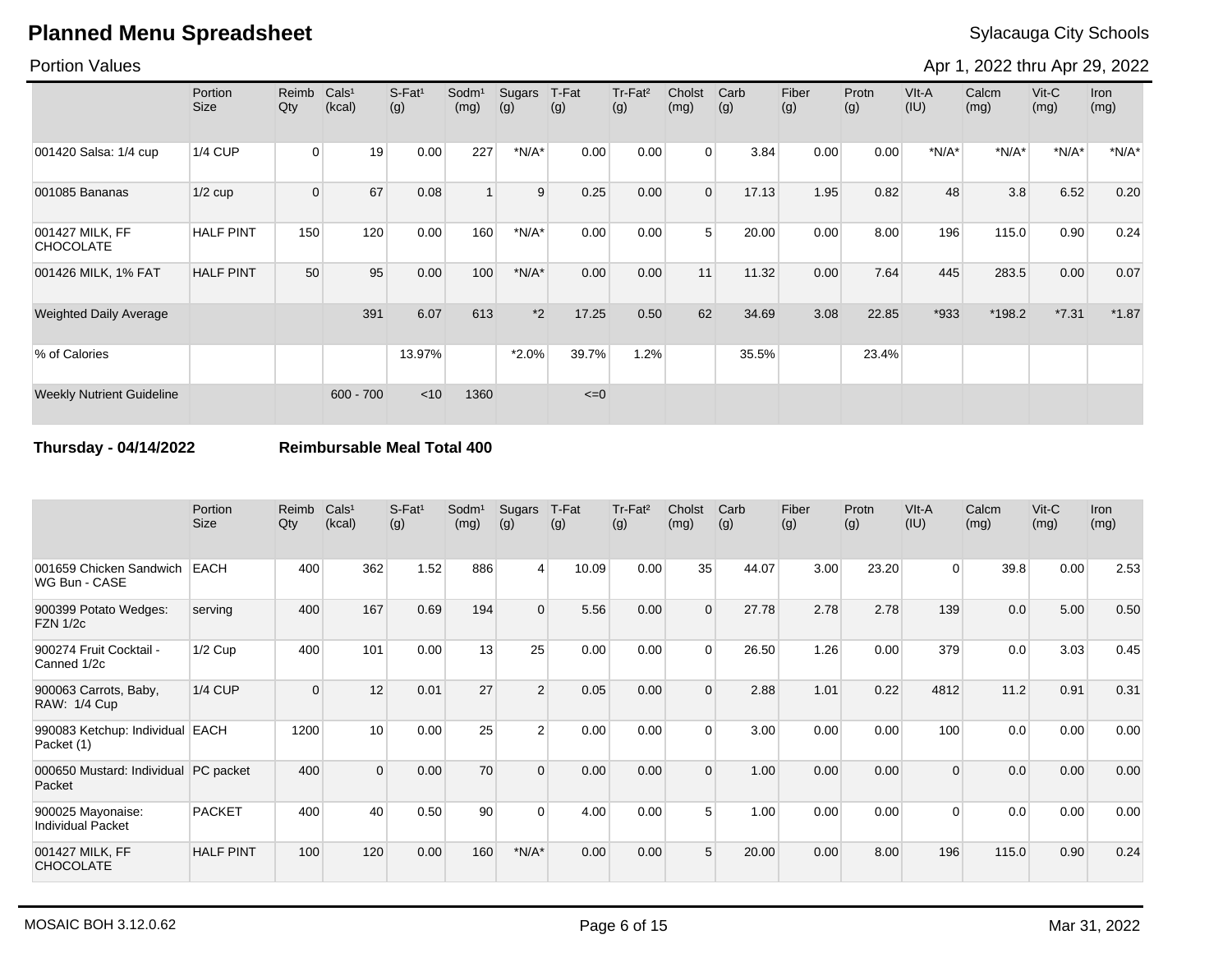### Portion Values

Apr 1, 2022 thru Apr 29, 2022

|                                  | Portion<br><b>Size</b> | Reimb Cals <sup>1</sup><br>Qty | (kcal)      | $S-Fat1$<br>(g) | Sodm <sup>1</sup><br>(mg) | Sugars<br>(g) | T-Fat<br>(g) | Tr-Fat <sup>2</sup><br>(g) | Cholst<br>(mg) | Carb<br>(g) | Fiber<br>(g) | Protn<br>(g) | VIt-A<br>(IU) | Calcm<br>(mg) | $V$ it-C<br>(mg) | Iron<br>(mg) |
|----------------------------------|------------------------|--------------------------------|-------------|-----------------|---------------------------|---------------|--------------|----------------------------|----------------|-------------|--------------|--------------|---------------|---------------|------------------|--------------|
| 001426 MILK, 1% FAT              | <b>HALF PINT</b>       | 50                             | 95          | 0.00            | 100                       | $*N/A*$       | 0.00         | 0.00                       | 11             | 11.32       | 0.00         | 7.64         | 445           | 283.5         | 0.00             | 0.07         |
| <b>Weighted Daily Average</b>    |                        |                                | 742         | 2.71            | 1380                      | $*35$         | 19.64        | 0.00                       | 43             | 115.76      | 7.04         | 28.93        | 922           | 104.0         | 8.25             | 3.55         |
| % of Calories                    |                        |                                |             | 3.29%           |                           | *18.9%        | 23.8%        | 0.0%                       |                | 62.4%       |              | 15.6%        |               |               |                  |              |
| <b>Weekly Nutrient Guideline</b> |                        |                                | $600 - 700$ | < 10            | 1360                      |               | $\leq=0$     |                            |                |             |              |              |               |               |                  |              |

**Friday - 04/15/2022 Reimbursable Meal Total 397**

|                                      | Portion<br><b>Size</b> | Reimb<br>Qty   | Cals <sup>1</sup><br>(kcal) | S-Fat <sup>1</sup><br>(g) | Sodm <sup>1</sup><br>(mg) | Sugars<br>(g)  | T-Fat<br>(g) | Tr-Fat <sup>2</sup><br>(g) | Cholst<br>(mg) | Carb<br>(g) | Fiber<br>(g) | Protn<br>(g) | VIt-A<br>(IU)  | Calcm<br>(mg) | $Vit-C$<br>(mg) | Iron<br>(mg) |
|--------------------------------------|------------------------|----------------|-----------------------------|---------------------------|---------------------------|----------------|--------------|----------------------------|----------------|-------------|--------------|--------------|----------------|---------------|-----------------|--------------|
| 001727 Spicy Asian<br>Chicken        | servings               | $\overline{0}$ | 145                         | 1.31                      | 742                       | $*10$          | 4.57         | 0.00                       | 46             | 11.77       | 0.00         | 13.88        | $\overline{0}$ | 0.0           | 0.00            | 0.23         |
| 990241 Brown Rice                    | $1/2$ cup              | $\Omega$       | 207                         | 2.54                      | 215                       | $\overline{2}$ | 7.30         | 0.00                       | $\Omega$       | 28.66       | 1.03         | 2.53         | $*12$          | $*10.1$       | $*1.00$         | $*0.14$      |
| 001482 Peas,<br>Green:Canned 1/2 C   | $1/2$ CUP              | $\overline{0}$ | 122                         | 0.28                      | 187                       | 5              | 1.27         | 0.00                       | $\Omega$       | 20.76       | 7.80         | 5.19         | 546            | 26.4          | 0.02            | 1.90         |
| 001344 Carrots, Glazed:<br>$1/4$ Cup | <b>1/4 CUP</b>         | $\Omega$       | 30 <sup>°</sup>             | 0.15                      | 202                       | $*_{0}$        | 0.42         | $*0.00$                    | $\Omega$       | 6.46        | 1.50         | 0.48         | 9981           | 26.9          | 1.66            | 0.44         |
| 000339 Fruit, Canned,<br>Assorted    | $1/2$ CUP              | $\overline{0}$ | 74                          | 0.00                      | 9                         | 15             | 0.03         | 0.00                       | $\Omega$       | 18.68       | 1.17         | 0.10         | 92             | 3.4           | 3.69            | 0.18         |
| 001427 MILK, FF<br><b>CHOCOLATE</b>  | <b>HALF PINT</b>       | 100            | 120                         | 0.00                      | 160                       | $*N/A*$        | 0.00         | 0.00                       | 5              | 20.00       | 0.00         | 8.00         | 196            | 115.0         | 0.90            | 0.24         |
| 001426 MILK, 1% FAT                  | <b>HALF PINT</b>       | 50             | 95                          | 0.00                      | 100                       | $*N/A*$        | 0.00         | 0.00                       | 11             | 11.32       | 0.00         | 7.64         | 445            | 283.5         | 0.00            | 0.07         |
| <b>Weighted Daily Average</b>        |                        |                | 42                          | 0.00                      | 53                        | $*0$           | 0.00         | $*0.00$                    | 3              | 6.46        | 0.00         | 2.98         | $*105$         | $*64.7$       | $*0.23$         | $*0.07$      |
| % of Calories                        |                        |                |                             | 0.00%                     |                           | $*0\%$         | 0.0%         | $*0.0\%$                   |                | 61.5%       |              | 28.4%        |                |               |                 |              |
| <b>Weekly Nutrient Guideline</b>     |                        |                | $600 - 700$                 | < 10                      | 1360                      |                | $\leq=0$     |                            |                |             |              |              |                |               |                 |              |

**Monday - 04/18/2022 Reimbursable Meal Total 400**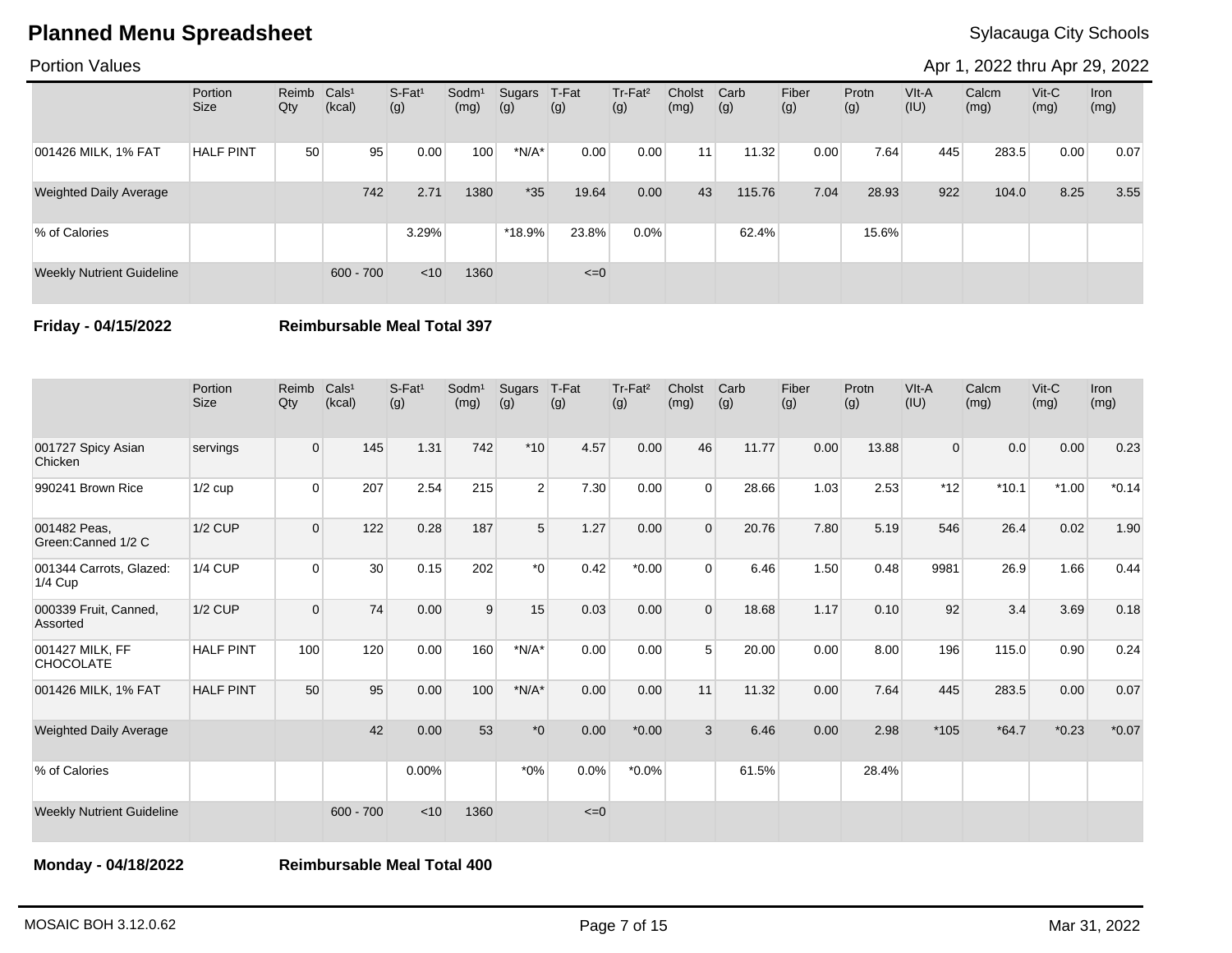Portion Values

Apr 1, 2022 thru Apr 29, 2022

|                                                         | Portion<br><b>Size</b> | Reimb<br>Qty   | Cals <sup>1</sup><br>(kcal) | S-Fat <sup>1</sup><br>(g) | Sodm <sup>1</sup><br>(mg) | Sugars<br>(g)  | T-Fat<br>(g) | Tr-Fat <sup>2</sup><br>(g) | Cholst<br>(mg)  | Carb<br>(g) | Fiber<br>(g) | Protn<br>(g) | VIt-A<br>(IU)  | Calcm<br>(mg) | $V$ it-C<br>(mg) | Iron<br>(mg) |
|---------------------------------------------------------|------------------------|----------------|-----------------------------|---------------------------|---------------------------|----------------|--------------|----------------------------|-----------------|-------------|--------------|--------------|----------------|---------------|------------------|--------------|
| 990313 CALZONE,<br><b>CHICKEN ENCHILADA</b><br>(OSBORN) | each                   | 400            | 6                           | 0.10                      | 14                        | $\overline{0}$ | 0.23         | 0.00                       |                 | 0.67        | 0.06         | 0.40         | $\overline{0}$ | 5.6           | 0.00             | 0.04         |
| 990254 SALAD BAR                                        | <b>SERVING</b>         | $\overline{0}$ | 202                         | 1.47                      | 231                       | *8             | 8.67         | $*0.00*$                   | $5\overline{5}$ | 29.10       | 6.88         | 4.04         | 6619           | 66.8          | 30.98            | 1.48         |
| 001422 Beans, Pinto:1/2c<br>(w/ ham base)               | <b>1/2 CUP</b>         | $\Omega$       | 130                         | 0.00                      | 235                       | $\Omega$       | 0.00         | 0.00                       | $\Omega$        | 23.20       | 8.67         | 8.71         | $\Omega$       | 115.6         | $*1.73$          | 1.56         |
| 900066 Fruit- Fresh.<br>Frozen, Canned                  | $1/2$ cup              | 400            | 63                          | 0.02                      | 6                         | *8             | 0.14         | 0.00                       | $\Omega$        | 16.33       | 1.58         | 0.40         | 221            | 7.2           | 13.70            | 0.22         |
| 001427 MILK, FF<br><b>CHOCOLATE</b>                     | <b>HALF PINT</b>       | 150            | 120                         | 0.00                      | 160                       | $*N/A*$        | 0.00         | 0.00                       | 5               | 20.00       | 0.00         | 8.00         | 196            | 115.0         | 0.90             | 0.24         |
| 001426 MILK, 1% FAT                                     | <b>HALF PINT</b>       | 50             | 95                          | 0.00                      | 100                       | $*N/A*$        | 0.00         | 0.00                       | 11              | 11.32       | 0.00         | 7.64         | 445            | 283.5         | 0.00             | 0.07         |
| <b>Weighted Daily Average</b>                           |                        |                | 126                         | 0.13                      | 92                        | $*9$           | 0.37         | $*0.00$                    | $\overline{4}$  | 25.91       | 1.64         | 4.75         | 350            | 91.4          | $*14.04$         | 0.36         |
| % of Calories                                           |                        |                |                             | 0.93%                     |                           | *28.6%         | 2.6%         | $*0.0\%$                   |                 | 82.3%       |              | 15.1%        |                |               |                  |              |
| <b>Weekly Nutrient Guideline</b>                        |                        |                | $600 - 700$                 | < 10                      | 1360                      |                | $\leq=0$     |                            |                 |             |              |              |                |               |                  |              |

### **Tuesday - 04/19/2022 Reimbursable Meal Total 400**

|                                                   | Portion<br>Size  | Reimb<br>Qty | Cals <sup>1</sup><br>(kcal) | $S$ -Fat <sup>1</sup><br>(g) | Sodm <sup>1</sup><br>(mg) | Sugars<br>(g)  | T-Fat<br>(g) | Tr-Fat <sup>2</sup><br>(g) | Cholst<br>(mg) | Carb<br>(g) | Fiber<br>(g) | Protn<br>(g) | VIt-A<br>(IU) | Calcm<br>(mg) | $V$ it-C<br>(mg) | Iron<br>(mg) |
|---------------------------------------------------|------------------|--------------|-----------------------------|------------------------------|---------------------------|----------------|--------------|----------------------------|----------------|-------------|--------------|--------------|---------------|---------------|------------------|--------------|
| 001627 Sloppy Joe on WG SERVINGS<br>Bun: Homemade |                  | 400          | 343                         | 4.02                         | 408                       | $*10$          | 12.21        | $*0.68$                    | 58             | 36.23       | 3.25         | 22.11        | 225           | 53.8          | 8.04             | 2.98         |
| 000996 Hash Browns                                | <b>SERVING</b>   | 400          | 132                         | 2.02                         | 132                       | $*N/A*$        | 8.10         | $*N/A*$                    | $\Omega$       | 14.17       | 2.02         | 1.01         | $\Omega$      | 0.0           | 4.86             | 0.36         |
| 001021 Fruit Cup - 4oz                            | 4 OZ.            | 400          | 60                          | 0.00                         | 5 <sup>1</sup>            | $*N/A*$        | 0.00         | 0.00                       | $\Omega$       | 17.00       | 1.00         | 1.00         | $\Omega$      | 0.0           | 3.60             | 0.36         |
| 900063 Carrots, Baby,<br><b>RAW: 1/4 Cup</b>      | $1/4$ CUP        | $\Omega$     | 12                          | 0.01                         | 27                        | $\overline{2}$ | 0.05         | 0.00                       | $\Omega$       | 2.88        | 1.01         | 0.22         | 4812          | 11.2          | 0.91             | 0.31         |
| 001427 MILK, FF<br><b>CHOCOLATE</b>               | <b>HALF PINT</b> | 150          | 120                         | 0.00                         | 160                       | $*N/A*$        | 0.00         | 0.00                       | $5^{\circ}$    | 20.00       | 0.00         | 8.00         | 196           | 115.0         | 0.90             | 0.24         |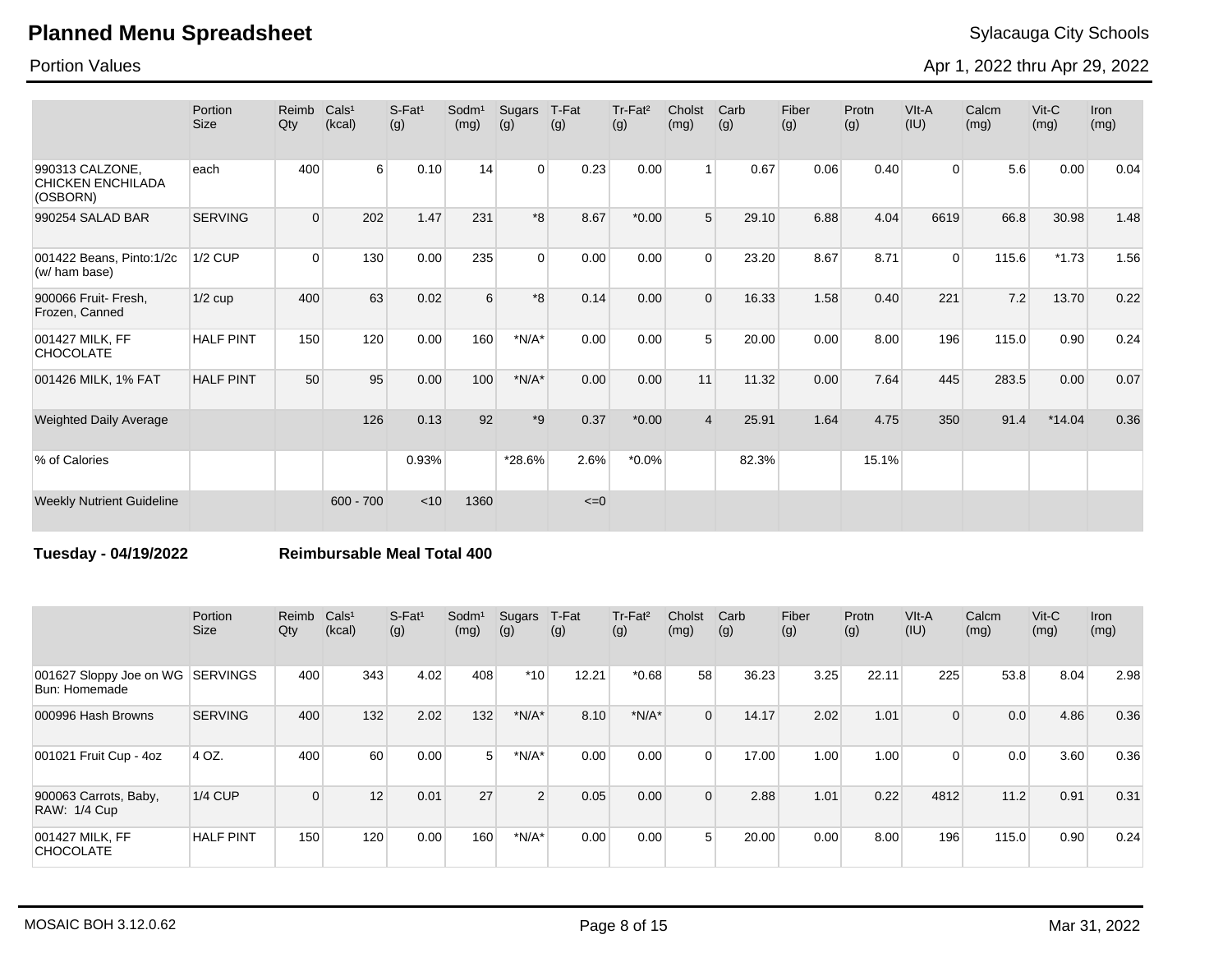Portion Values

Apr 1, 2022 thru Apr 29, 2022

|                                               | Portion<br>Size  | Reimb<br>Qty | Cals <sup>1</sup><br>(kcal) | $S-Fat1$<br>(g) | Sodm <sup>1</sup><br>(mg) | Sugars<br>(g)  | T-Fat<br>(g) | Tr-Fat <sup>2</sup><br>(g) | Cholst<br>(mg) | Carb<br>(g) | Fiber<br>(g) | Protn<br>(g) | $V$ lt-A<br>(IU) | Calcm<br>(mg) | $V$ it-C<br>(mg) | Iron<br>(mg) |
|-----------------------------------------------|------------------|--------------|-----------------------------|-----------------|---------------------------|----------------|--------------|----------------------------|----------------|-------------|--------------|--------------|------------------|---------------|------------------|--------------|
| 001426 MILK, 1% FAT                           | <b>HALF PINT</b> | 50           | 95                          | 0.00            | 100                       | $*N/A*$        | 0.00         | 0.00                       | 11             | 11.32       | 0.00         | 7.64         | 445              | 283.5         | 0.00             | 0.07         |
| 990083 Ketchup: Individual EACH<br>Packet (1) |                  | 400          | 10                          | 0.00            | 25                        | 2 <sup>1</sup> | 0.00         | 0.00                       | $\Omega$       | 3.00        | 0.00         | 0.00         | 100              | 0.0           | 0.00             | 0.00         |
| <b>Weighted Daily Average</b>                 |                  |              | 601                         | 6.04            | 642                       | $*12$          | 20.31        | $*0.68$                    | 62             | 79.32       | 6.27         | 28.08        | 454              | 132.4         | 16.84            | 3.80         |
| % of Calories                                 |                  |              |                             | 9.04%           |                           | $*8.0\%$       | 30.4%        | $*1.0\%$                   |                | 52.8%       |              | 18.7%        |                  |               |                  |              |
| <b>Weekly Nutrient Guideline</b>              |                  |              | $600 - 700$                 | $<$ 10          | 1360                      |                | $\leq=0$     |                            |                |             |              |              |                  |               |                  |              |

**Wednesday - 04/20/2022 Reimbursable Meal Total 398**

|                                     | Portion<br><b>Size</b> | Reimb<br>Qty   | Cals <sup>1</sup><br>(kcal) | S-Fat <sup>1</sup><br>(g) | Sodm <sup>1</sup><br>(mg) | Sugars<br>(g)    | T-Fat<br>(g) | Tr-Fat <sup>2</sup><br>(g) | Cholst<br>(mg) | Carb<br>(g) | Fiber<br>(g) | Protn<br>(g) | VIt-A<br>(IU)  | Calcm<br>(mg) | $V$ it-C<br>(mg) | Iron<br>(mg) |
|-------------------------------------|------------------------|----------------|-----------------------------|---------------------------|---------------------------|------------------|--------------|----------------------------|----------------|-------------|--------------|--------------|----------------|---------------|------------------|--------------|
| 001017 Cheese Stix (2)              | Serving                | 398            | 300                         | 4.00                      | 740                       | $6 \overline{6}$ | 12.00        | 0.00                       | 10             | 34.00       | 4.00         | 14.00        | $\overline{4}$ | 30.0          | 0.00             | 12.00        |
| 990248 Marinara Dipping<br>Sauce    | <b>1/4 CUP</b>         | $\overline{0}$ | 16                          | 0.00                      | 357                       | *3               | 0.14         | 0.00                       | $\Omega$       | 3.09        | $*0.98$      | $*0.98$      | $*15$          | $*0.0$        | $*4.71$          | $*0.00$      |
| 990254 SALAD BAR                    | <b>SERVING</b>         | $\mathbf{0}$   | 202                         | 1.47                      | 231                       | $8*$             | 8.67         | $*0.00$                    | 5              | 29.10       | 6.88         | 4.04         | 6619           | 66.8          | 30.98            | 1.48         |
| 900398 Potato, Rounds:<br>$1/2$ cup | serving                | 398            | 120                         | 1.00                      | 180                       | $\Omega$         | 7.00         | 0.00                       | $\Omega$       | 14.00       | 180.00       | 1.00         | $\Omega$       | 0.0           | 1.20             | 0.00         |
| 001085 Bananas                      | $1/2$ cup              | 398            | 67                          | 0.08                      |                           | 9                | 0.25         | 0.00                       | $\Omega$       | 17.13       | 1.95         | 0.82         | 48             | 3.8           | 6.52             | 0.20         |
| 001427 MILK, FF<br><b>CHOCOLATE</b> | <b>HALF PINT</b>       | 88             | 120                         | 0.00                      | 160                       | $*N/A*$          | 0.00         | 0.00                       | 5              | 20.00       | 0.00         | 8.00         | 196            | 115.0         | 0.90             | 0.24         |
| 001426 MILK, 1% FAT                 | <b>HALF PINT</b>       | 43             | 95                          | 0.00                      | 100                       | $*N/A*$          | 0.00         | 0.00                       | 11             | 11.32       | 0.00         | 7.64         | 445            | 283.5         | 0.00             | 0.07         |
| <b>Weighted Daily Average</b>       |                        |                | 524                         | 5.08                      | 967                       | $*15$            | 19.25        | $*0.00$                    | 12             | 70.77       | *185.95      | $*18.41$     | $*143$         | $*89.8$       | $*7.92$          | $*12.26$     |
| % of Calories                       |                        |                |                             | 8.73%                     |                           | $*11.5%$         | 33.1%        | $*0.0\%$                   |                | 54.0%       |              | $*14.1%$     |                |               |                  |              |
| <b>Weekly Nutrient Guideline</b>    |                        |                | $600 - 700$                 | < 10                      | 1360                      |                  | $\leq=0$     |                            |                |             |              |              |                |               |                  |              |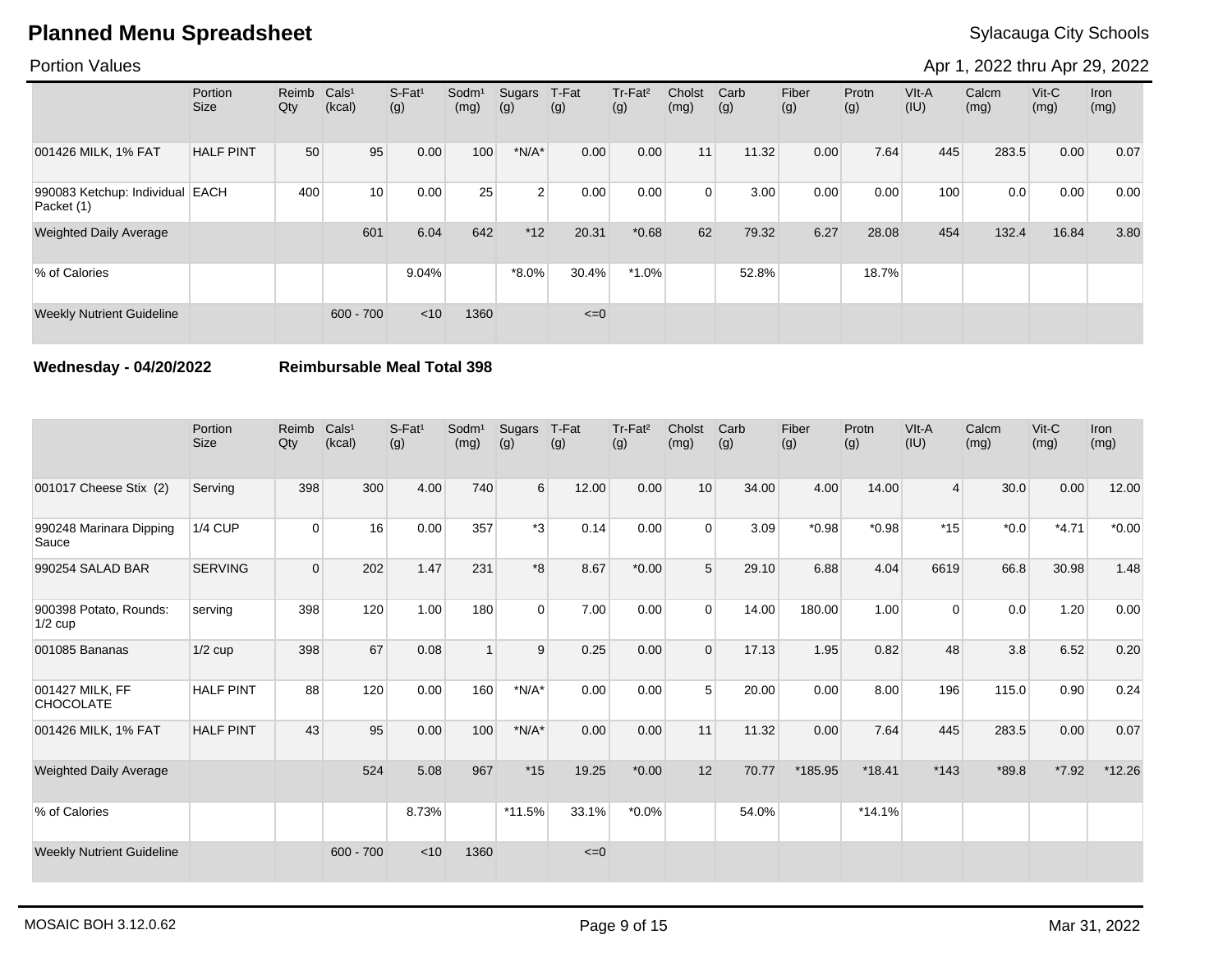### Portion Values

### **Thursday - 04/21/2022 Reimbursable Meal Total 400**

| Sylacauga City Scho |  |  |
|---------------------|--|--|
|---------------------|--|--|

Apr 1, 2022 thru Apr 29, 2022

|                                                         | Portion<br><b>Size</b> | Reimb<br>Qty | Cals <sup>1</sup><br>(kcal) | $S$ -Fat <sup>1</sup><br>(g) | Sodm <sup>1</sup><br>(mg) | Sugars<br>(g)  | T-Fat<br>(g) | Tr-Fat <sup>2</sup><br>(g) | Cholst<br>(mg) | Carb<br>(g) | Fiber<br>(g) | Protn<br>(g) | VIt-A<br>(IU)  | Calcm<br>(mg) | $Vit-C$<br>(mg) | <b>Iron</b><br>(mg) |
|---------------------------------------------------------|------------------------|--------------|-----------------------------|------------------------------|---------------------------|----------------|--------------|----------------------------|----------------|-------------|--------------|--------------|----------------|---------------|-----------------|---------------------|
| 900071 Salisbury Steak &<br>Gravy                       | Serving                | 400          | 295                         | 8.39                         | 673                       | $\overline{2}$ | 20.12        | 0.68                       | 60             | 8.84        | 1.39         | 18.94        | $\overline{7}$ | 56.9          | 1.62            | 2.44                |
| 001110 Roll Dough: Rich's, 1 roll serving<br>WG: 1 Roll |                        | 400          | 104                         | 0.00                         | 162                       | 3              | 2.31         | 0.00                       | $\Omega$       | 17.36       | 1.16         | 3.47         | 0              | 0.0           | 4.63            | 1.04                |
| 900072 Potatoes.<br>Creamed: 1/2 cup                    | $1/2$ CUP              | 400          | 71                          | 0.00                         | 326                       | $\Omega$       | 1.18         | 0.00                       | $\Omega$       | 13.39       | 0.79         | 1.58         | 0              | 1.9           | 7.09            | 0.29                |
| 001673 Beans, Green: 1/2<br>cup-w/onions                | <b>1/2 CUP</b>         | 400          | 22                          | 0.00                         | 230                       | $*N/A*$        | 0.36         | $*0.00*$                   | $\Omega$       | 4.39        | 2.17         | 0.01         | $*_{0}$        | $*0.2$        | $*0.05$         | $*0.00$             |
| 000086 Oranges                                          | <b>1/2 CUP</b>         | 400          | 65                          | 0.04                         | 0                         | 13             | 0.30         | 0.00                       | $\Omega$       | 16.27       | 3.38         | 0.99         | 317            | 60.6          | 63.45           | 0.13                |
| 001427 MILK, FF<br><b>CHOCOLATE</b>                     | <b>HALF PINT</b>       | 150          | 120                         | 0.00                         | 160                       | $*N/A*$        | 0.00         | 0.00                       | 5              | 20.00       | 0.00         | 8.00         | 196            | 115.0         | 0.90            | 0.24                |
| 001426 MILK, 1% FAT                                     | <b>HALF PINT</b>       | 50           | 95                          | 0.00                         | 100                       | $*N/A*$        | 0.00         | 0.00                       | 11             | 11.32       | 0.00         | 7.64         | 445            | 283.5         | 0.00            | 0.07                |
| <b>Weighted Daily Average</b>                           |                        |              | 614                         | 8.42                         | 1464                      | $*18$          | 24.27        | $*0.68$                    | 64             | 69.16       | 8.89         | 28.94        | $*453$         | $*198.2$      | $*77.18$        | $*4.00$             |
| % of Calories                                           |                        |              |                             | 12.34%                       |                           | $*11.7%$       | 35.6%        | $*1.0\%$                   |                | 45.1%       |              | 18.9%        |                |               |                 |                     |
| <b>Weekly Nutrient Guideline</b>                        |                        |              | $600 - 700$                 | < 10                         | 1360                      |                | $\leq=0$     |                            |                |             |              |              |                |               |                 |                     |

**Friday - 04/22/2022 Reimbursable Meal Total 150**

|                                     | Portion<br>Size | Reimb<br>Qty | Cals <sup>1</sup><br>(kcal) | S-Fat <sup>1</sup><br>(g) | Sodm <sup>1</sup><br>(mg) | Sugars<br>(g) | T-Fat<br>(g) | Tr-Fat <sup>2</sup><br>(g) | Cholst<br>(mg) | Carb<br>(g) | Fiber<br>(g) | Protn<br>(g) | VIt-A<br>(IU) | Calcm<br>(mg) | $V$ it-C<br>(mg) | Iron<br>(mg) |
|-------------------------------------|-----------------|--------------|-----------------------------|---------------------------|---------------------------|---------------|--------------|----------------------------|----------------|-------------|--------------|--------------|---------------|---------------|------------------|--------------|
| 001380 Chicken Fajita<br>Wrap       | <b>EACH</b>     | 150          | 307                         | 6.69                      | 674                       | $*1$          | 16.55        | 0.00                       | 76             | 17.88       | 1.49         | 23.12        | 304           | 214.9         | 0.00             | 1.03         |
| 001493 Corn, Canned,<br>WK, 1/2 cup | $1/2$ CUP       | 150          | 116 <sub>1</sub>            | $*0.00$                   | 181                       | 5             | 1.29         | $*0.00$                    | $*01$          | 23.26       | $*2.61$      | 3.88         | 89            | $*0.5$        | $*0.02$          | $*0.50$      |
| 001420 Salsa: 1/4 cup               | $1/4$ CUP       | 150          | 19                          | 0.00                      | 227                       | $*N/A*$       | 0.00         | 0.00                       | 0              | 3.84        | 0.00         | 0.00         | $*N/A*$       | $*N/A*$       | $*N/A*$          | $*N/A*$      |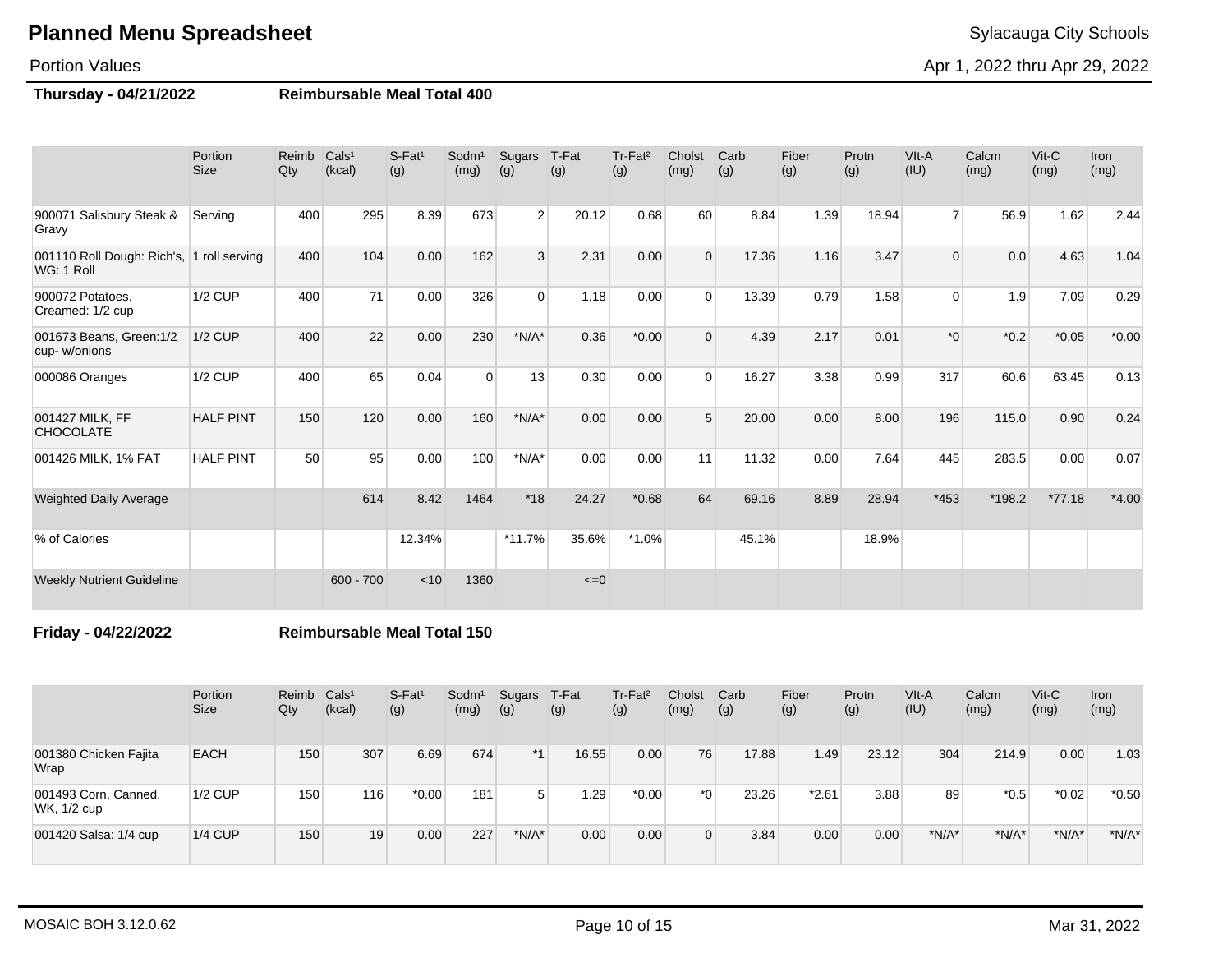### Portion Values

Apr 1, 2022 thru Apr 29, 2022

|                                              | Portion<br><b>Size</b> | Reimb<br>Qty | CalS <sup>1</sup><br>(kcal) | $S-Fat1$<br>(g) | Sodm <sup>1</sup><br>(mg) | Sugars<br>(g) | T-Fat<br>(g) | Tr-Fat <sup>2</sup><br>(g) | Cholst<br>(mg) | Carb<br>(g) | Fiber<br>(g) | Protn<br>(g) | VIt-A<br>(IU) | Calcm<br>(mg) | $V$ it-C<br>(mg) | <b>Iron</b><br>(mg) |
|----------------------------------------------|------------------------|--------------|-----------------------------|-----------------|---------------------------|---------------|--------------|----------------------------|----------------|-------------|--------------|--------------|---------------|---------------|------------------|---------------------|
| 990152 Cheese Shredded:<br>RF, 1oz *RESIZED* | .5 OZ                  | 150          | 55                          | 2.50            | 90 <sup>°</sup>           | $*N/A*$       | 4.50         | 0.00                       | 15             | 0.00        | 0.00         | 3.50         | 150           | 100.0         | 0.00             | 0.00                |
| 900065 Juice Assortment                      | <b>SERVING</b>         | 150          | 64                          | 0.00            | $\overline{4}$            | 13            | 0.00         | 0.00                       | $\Omega$       | 15.20       | 0.00         | 0.00         | 113           | 140.0         | 13.20            | 0.02                |
| 001426 MILK, 1% FAT                          | <b>HALF PINT</b>       | 100          | 95                          | 0.00            | 100                       | $*N/A*$       | 0.00         | 0.00                       | 11             | 11.32       | 0.00         | 7.64         | 445           | 283.5         | 0.00             | 0.07                |
| 001427 MILK, FF<br><b>CHOCOLATE</b>          | <b>HALF PINT</b>       | 50           | 120                         | 0.00            | 160                       | $*N/A*$       | 0.00         | 0.00                       | 5              | 20.00       | 0.00         | 8.00         | 196           | 115.0         | 0.90             | 0.24                |
| <b>Weighted Daily Average</b>                |                        |              | 665                         | $*9.19$         | 1295                      | $*19$         | 22.34        | $*0.00$                    | $*101$         | 74.39       | $*4.10$      | 38.26        | *1017         | $*682.7$      | $*13.52$         | $*1.68$             |
| % of Calories                                |                        |              |                             | $*12.44\%$      |                           | $*11.4%$      | 30.2%        | $*0.0\%$                   |                | 44.7%       |              | 23.0%        |               |               |                  |                     |
| <b>Weekly Nutrient Guideline</b>             |                        |              | $600 - 700$                 | $<$ 10          | 1360                      |               | $\leq=0$     |                            |                |             |              |              |               |               |                  |                     |

**Monday - 04/25/2022 Reimbursable Meal Total 400**

|                                                 | Portion<br><b>Size</b> | Reimb<br>Qty | Cals <sup>1</sup><br>(kcal) | $S$ -Fat <sup>1</sup><br>(g) | Sodm <sup>1</sup><br>(mg) | Sugars<br>(g)           | T-Fat<br>(g) | Tr-Fat <sup>2</sup><br>(g) | Cholst<br>(mg) | Carb<br>(g) | Fiber<br>(g) | Protn<br>(g) | VIt-A<br>(IU)   | Calcm<br>(mg) | $V$ it-C<br>(mg) | Iron<br>(mg) |
|-------------------------------------------------|------------------------|--------------|-----------------------------|------------------------------|---------------------------|-------------------------|--------------|----------------------------|----------------|-------------|--------------|--------------|-----------------|---------------|------------------|--------------|
| 990351 PIZZA, CHEESE<br><b>PRECUT WG OSBORN</b> | <b>EACH</b>            | 400          | 360                         | 8.00                         | 510                       | $\overline{\mathbf{4}}$ | 16.99        | 0.00                       | 30             | 33.98       | 3.00         | 19.99        | 10 <sup>1</sup> | 50.0          | 10.00            | 10.00        |
| 990254 SALAD BAR                                | <b>SERVING</b>         |              | 202                         | 1.47                         | 231                       | $*8$                    | 8.67         | $*0.00$                    | 5              | 29.10       | 6.88         | 4.04         | 6619            | 66.8          | 30.98            | 1.48         |
| 001493 Corn, Canned,<br>WK, 1/2 cup             | 1/2 CUP                | 400          | 116                         | $*0.00$                      | 181                       | 5                       | 1.29         | $*0.00$                    | $*$ $\Omega$   | 23.26       | $*2.61$      | 3.88         | 89              | $*0.5$        | $*0.02$          | $*0.50$      |
| 900065 Juice Assortment                         | <b>SERVING</b>         | 400          | 64                          | 0.00                         | 4                         | 13                      | 0.00         | 0.00                       | $\Omega$       | 15.20       | 0.00         | 0.00         | 113             | 140.0         | 13.20            | 0.02         |
| 001427 MILK. FF<br><b>CHOCOLATE</b>             | <b>HALF PINT</b>       | 150          | 120                         | 0.00                         | 160                       | $*N/A*$                 | 0.00         | 0.00                       | 5              | 20.00       | 0.00         | 8.00         | 196             | 115.0         | 0.90             | 0.24         |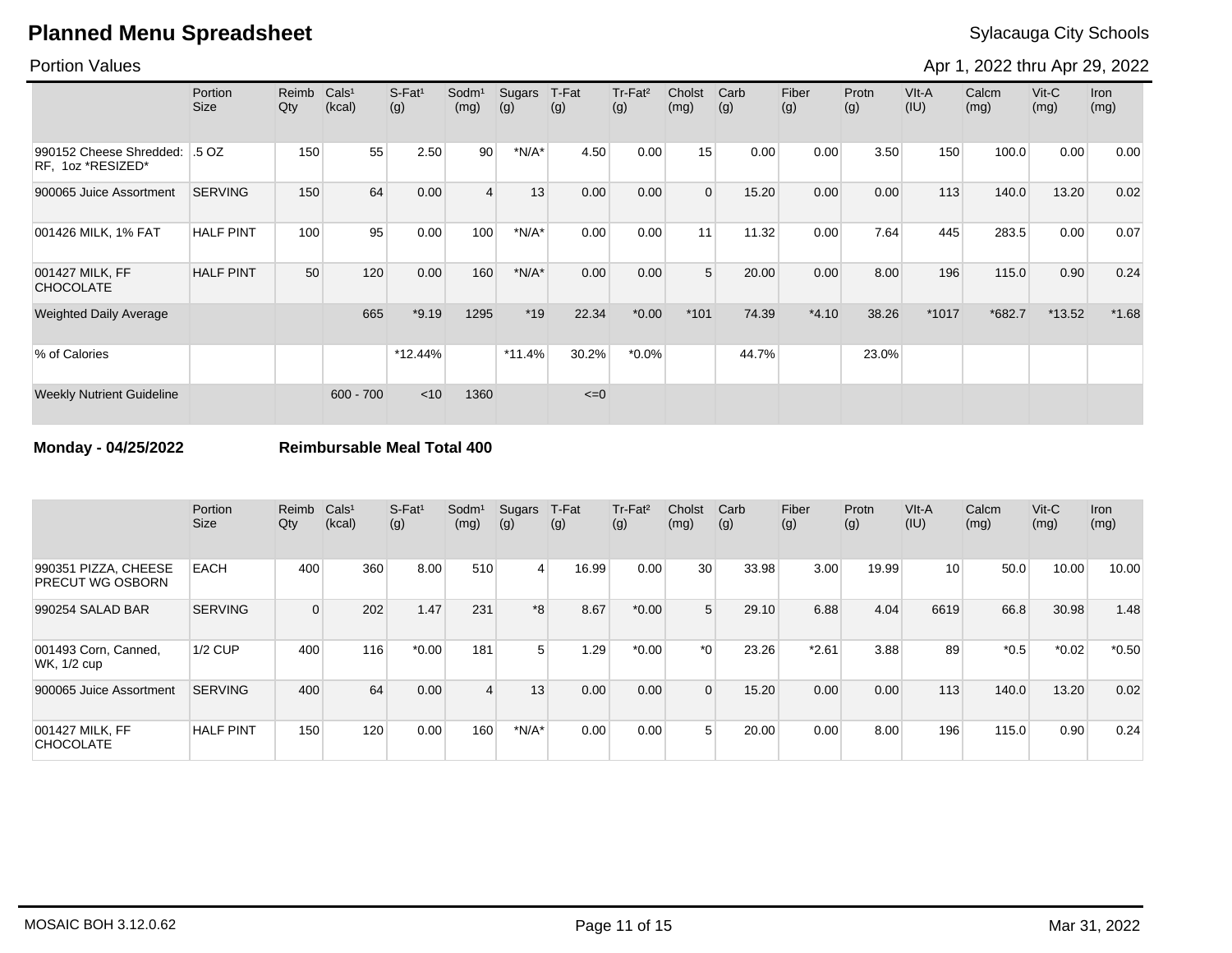### Portion Values

Apr 1, 2022 thru Apr 29, 2022

|                                  | Portion<br><b>Size</b> | Reimb Cals <sup>1</sup><br>Qty | (kcal)      | $S-Fat1$<br>(g) | Sodm <sup>1</sup><br>(mg) | Sugars<br>(g) | T-Fat<br>(g) | Tr-Fat <sup>2</sup><br>(g) | Cholst<br>(mg) | Carb<br>(g) | Fiber<br>(g) | Protn<br>(g) | VIt-A<br>(IU) | Calcm<br>(mg) | $V$ it-C<br>(mg) | <b>Iron</b><br>(mg) |
|----------------------------------|------------------------|--------------------------------|-------------|-----------------|---------------------------|---------------|--------------|----------------------------|----------------|-------------|--------------|--------------|---------------|---------------|------------------|---------------------|
| 001426 MILK, 1% FAT              | <b>HALF PINT</b>       | 50                             | 95          | 0.00            | 100                       | $*N/A*$       | 0.00         | 0.00                       | 11             | 11.32       | 0.00         | 7.64         | 445           | 283.5         | 0.00             | 0.07                |
| <b>Weighted Daily Average</b>    |                        |                                | 597         | $*8.00$         | 767                       | $*23$         | 18.28        | $*0.00$                    | $*33$          | 81.35       | $*5.61$      | 27.83        | 341           | $*269.0$      | $*23.56$         | $*10.61$            |
| % of Calories                    |                        |                                |             | *12.06%         |                           | $*15.4%$      | 27.6%        | $*0.0\%$                   |                | 54.5%       |              | 18.6%        |               |               |                  |                     |
| <b>Weekly Nutrient Guideline</b> |                        |                                | $600 - 700$ | < 10            | 1360                      |               | $\leq=0$     |                            |                |             |              |              |               |               |                  |                     |

**Tuesday - 04/26/2022 Reimbursable Meal Total 400**

|                                                    | Portion<br><b>Size</b> | Reimb<br>Qty | Cals <sup>1</sup><br>(kcal) | $S$ -Fat <sup>1</sup><br>(g) | Sodm <sup>1</sup><br>(mg) | Sugars<br>(g) | T-Fat<br>(g) | Tr-Fat <sup>2</sup><br>(g) | Cholst<br>(mg) | Carb<br>(g) | Fiber<br>(g) | Protn<br>(g) | VIt-A<br>(IU) | Calcm<br>(mg) | Vit-C<br>(mg) | Iron<br>(mg) |
|----------------------------------------------------|------------------------|--------------|-----------------------------|------------------------------|---------------------------|---------------|--------------|----------------------------|----------------|-------------|--------------|--------------|---------------|---------------|---------------|--------------|
| 900214 Chicken, Tenders<br>3 pieces                | 3 tenders              | 400          | 230                         | 2.50                         | 430                       | $\Omega$      | 12.00        | 0.00                       | 55             | 16.00       | 2.00         | 16.00        | 100           | 20.0          | 1.20          | 1.80         |
| 990212 Dinner Roll Dough,<br><b>WG Sis Shubert</b> | each                   | $\Omega$     | 180                         | 1.50                         | 320                       | 6             | 5.00         | 0.00                       | 15             | 30.00       | 1.00         | 4.00         | $\Omega$      | 0.0           | 2.00          | 10.00        |
| 001679 Beans, Green,<br>Seasoned 1/2 cup           | 1/2 CUP                | 400          | 38                          | 0.88                         | 217                       | $*_{0}$       | 2.25         | 0.00                       | $\Omega$       | 3.96        | $*1.89$      | 0.07         | $*90$         | $*2.4$        | $*0.07$       | $*0.13$      |
| 000814 Apples, Fresh<br>(HUSSC)                    | $1/2$ CUP              | 400          | 72                          | 0.04                         |                           | 14            | 0.23         | 0.00                       | $\Omega$       | 19.06       | 3.31         | 0.36         | 75            | 8.3           | 6.35          | 0.17         |
| 990248 Marinara Dipping<br>Sauce                   | <b>1/4 CUP</b>         | $\Omega$     | 16                          | 0.00                         | 357                       | $*3$          | 0.14         | 0.00                       | $\Omega$       | 3.09        | $*0.98$      | $*0.98$      | $*15$         | $*0.0*$       | $*4.71$       | $*0.00$      |
| 001427 MILK, FF<br><b>CHOCOLATE</b>                | <b>HALF PINT</b>       | 150          | 120                         | 0.00                         | 160                       | $*N/A*$       | 0.00         | 0.00                       | 5              | 20.00       | 0.00         | 8.00         | 196           | 115.0         | 0.90          | 0.24         |
| 001426 MILK, 1% FAT                                | <b>HALF PINT</b>       | 50           | 95                          | 0.00                         | 100                       | $*N/A*$       | 0.00         | 0.00                       | 11             | 11.32       | 0.00         | 7.64         | 445           | 283.5         | 0.00          | 0.07         |
| <b>Weighted Daily Average</b>                      |                        |              | 396                         | 3.42                         | 721                       | $*14$         | 14.49        | 0.00                       | 58             | 47.94       | $*7.20$      | *20.39       | *393          | $*109.2$      | $*7.96$       | $*2.19$      |
| % of Calories                                      |                        |              |                             | 7.77%                        |                           | $*14.1%$      | 32.9%        | $0.0\%$                    |                | 48.4%       |              | *20.6%       |               |               |               |              |
| <b>Weekly Nutrient Guideline</b>                   |                        |              | $600 - 700$                 | < 10                         | 1360                      |               | $\leq=0$     |                            |                |             |              |              |               |               |               |              |

**Wednesday - 04/27/2022 Reimbursable Meal Total 400**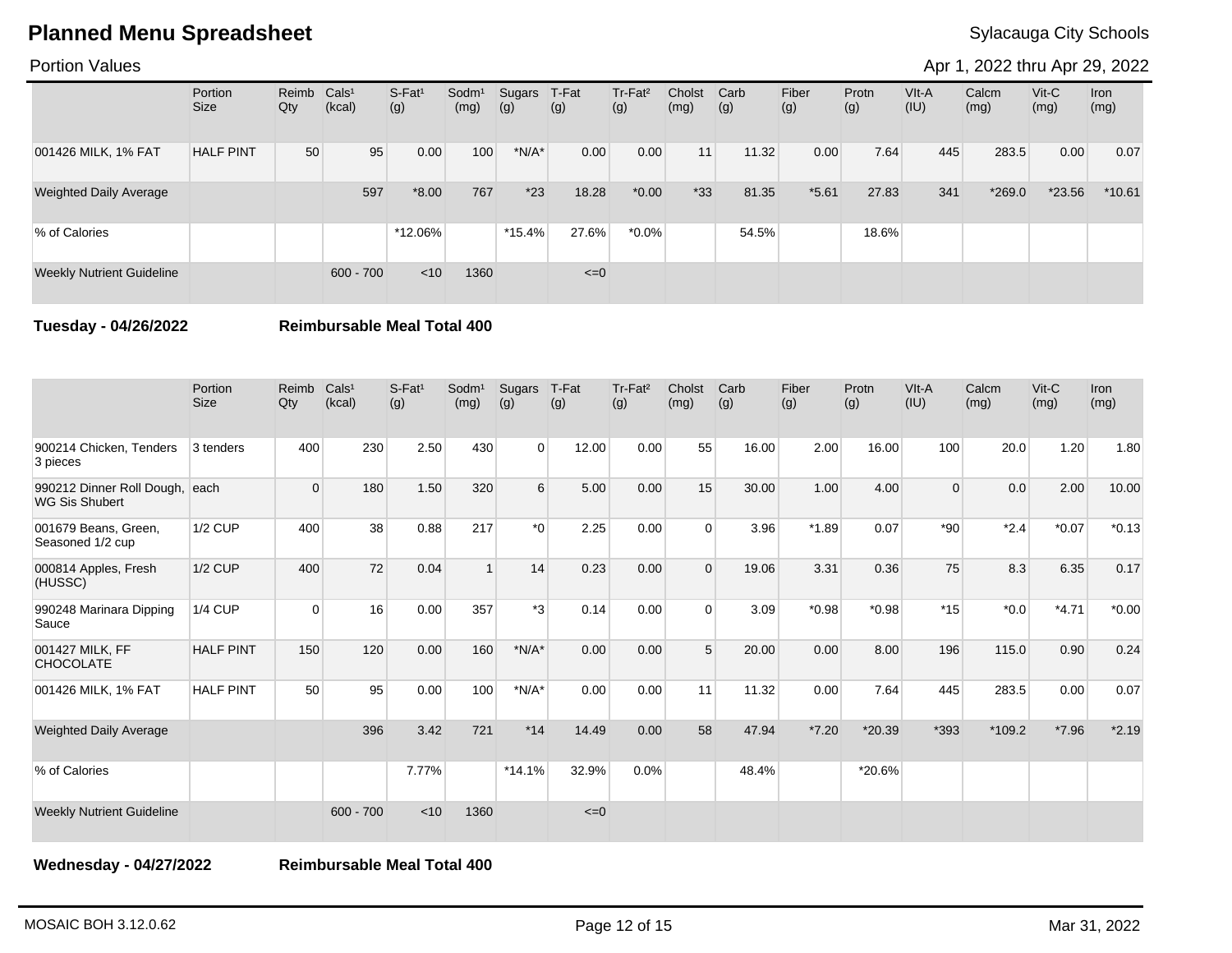Portion Values

Apr 1, 2022 thru Apr 29, 2022

|                                                | Portion<br><b>Size</b> | Reimb<br>Qty | Cals <sup>1</sup><br>(kcal) | $S-Fat1$<br>(g) | Sodm <sup>1</sup><br>(mg) | Sugars<br>(g)    | T-Fat<br>(g) | Tr-Fat <sup>2</sup><br>(g) | Cholst<br>(mg) | Carb<br>(g) | Fiber<br>(g) | Protn<br>(g) | $V$ lt-A<br>(IU) | Calcm<br>(mg) | $V$ it-C<br>(mg) | Iron<br>(mg) |
|------------------------------------------------|------------------------|--------------|-----------------------------|-----------------|---------------------------|------------------|--------------|----------------------------|----------------|-------------|--------------|--------------|------------------|---------------|------------------|--------------|
| 001693 Cracked Out<br><b>Chicken Casserole</b> | 1 cup                  | 400          | 416                         | 6.61            | 971                       | $\overline{4}$   | 16.35        | 0.00                       | 94             | 42.40       | 2.14         | 23.38        | $*431$           | $*108.3$      | $*0.00$          | $*1.63$      |
| 001460 Broccoli w/Cheese<br>Seasoned1/2c       | $1/2$ CUP              | $\Omega$     | 65                          | $*1.32$         | 446                       | $*3$             | 3.52         | $*0.00$                    | $^*4$          | 8.60        | $*1.68$      | $*1.79$      | 152              | $*87.5$       | $*24.06$         | $*0.08$      |
| 001403 Romaine Salad<br>w/extras: 1 cup        | 1 CUP                  | 400          | 10                          | 0.01            | 15                        | $*$ <sup>0</sup> | 0.10         | 0.00                       | $\Omega$       | 1.81        | 0.80         | 0.82         | 3944             | 21.0          | 10.09            | 0.52         |
| 900274 Fruit Cocktail -<br>Canned 1/2c         | $1/2$ Cup              | 400          | 101                         | 0.00            | 13                        | 25               | 0.00         | 0.00                       | $\Omega$       | 26.50       | 1.26         | 0.00         | 379              | 0.0           | 3.03             | 0.45         |
| 001427 MILK, FF<br><b>CHOCOLATE</b>            | <b>HALF PINT</b>       | 400          | 120                         | 0.00            | 160                       | $*N/A*$          | 0.00         | 0.00                       | 5              | 20.00       | 0.00         | 8.00         | 196              | 115.0         | 0.90             | 0.24         |
| 001426 MILK, 1% FAT                            | <b>HALF PINT</b>       | 100          | 95                          | 0.00            | 100                       | $*N/A*$          | 0.00         | 0.00                       | 11             | 11.32       | 0.00         | 7.64         | 445              | 283.5         | 0.00             | 0.07         |
| <b>Weighted Daily Average</b>                  |                        |              | 670                         | $*6.62$         | 1183                      | $*30$            | 16.46        | $*0.00*$                   | $*101$         | 93.54       | $*4.21$      | $*34.11$     | *5060            | $*315.2$      | $*14.02$         | $*2.86$      |
| % of Calories                                  |                        |              |                             | *8.89%          |                           | *17.9%           | 22.1%        | $*0.0\%$                   |                | 55.8%       |              | $*20.4%$     |                  |               |                  |              |
| <b>Weekly Nutrient Guideline</b>               |                        |              | $600 - 700$                 | < 10            | 1360                      |                  | $\leq=0$     |                            |                |             |              |              |                  |               |                  |              |

**Thursday - 04/28/2022 Reimbursable Meal Total 400**

|                                              | Portion<br><b>Size</b> | Reimb<br>Qty | Cals <sup>1</sup><br>(kcal) | $S-Fat1$<br>(g) | Sodm <sup>1</sup><br>(mg) | Sugars<br>(g)  | T-Fat<br>(g) | Tr-Fat <sup>2</sup><br>(g) | Cholst<br>(mg) | Carb<br>(g) | Fiber<br>(g) | Protn<br>(g) | VIt-A<br>(IU) | Calcm<br>(mg) | $V$ it-C<br>(mg) | Iron<br>(mg) |
|----------------------------------------------|------------------------|--------------|-----------------------------|-----------------|---------------------------|----------------|--------------|----------------------------|----------------|-------------|--------------|--------------|---------------|---------------|------------------|--------------|
| 001491 Ham & Cheese<br>Deli Sandwich 2oz     | <b>EACH</b>            | 400          | 252                         | 2.96            | 1092                      | $*_{4}$        | 7.75         | $*0.00$                    | 33             | 31.19       | 2.00         | 15.59        | $*172$        | 80.9          | 8.68             | 2.58         |
| 990309 BROCCOLI (1/2<br>CUP)                 | $1/2$ CUP              | 0            | 15                          | 0.01            | 15                        |                | 0.16         | 0.00                       |                | 2.92        | 1.14         | 1.24         | 274           | 20.7          | 39.25            | 0.32         |
| 900060 Tomatoes, Fresh<br>1 <sub>lb</sub>    | $1/4$ CUP              | 400          | 10                          | 0.02            | 3                         |                | 0.11         | 0.00                       |                | 2.21        | 0.68         | 0.50         | 472           | 5.7           | 7.77             | 0.15         |
| 900063 Carrots, Baby,<br><b>RAW: 1/4 Cup</b> | $1/4$ CUP              | $\Omega$     | 12                          | 0.01            | 27                        | $\overline{2}$ | 0.05         | 0.00                       |                | 2.88        | 1.01         | 0.22         | 4812          | 11.2          | 0.91             | 0.31         |
| 000998 Raisins, Individual<br><b>Box</b>     | <b>Box</b>             | 400          | 137                         | 0.00            | 6 <sup>1</sup>            | 31             | 0.00         | 0.00                       | $\Omega$       | 33.07       | 2.28         | 1.14         | $\Omega$      | 22.8          | 0.00             | 0.00         |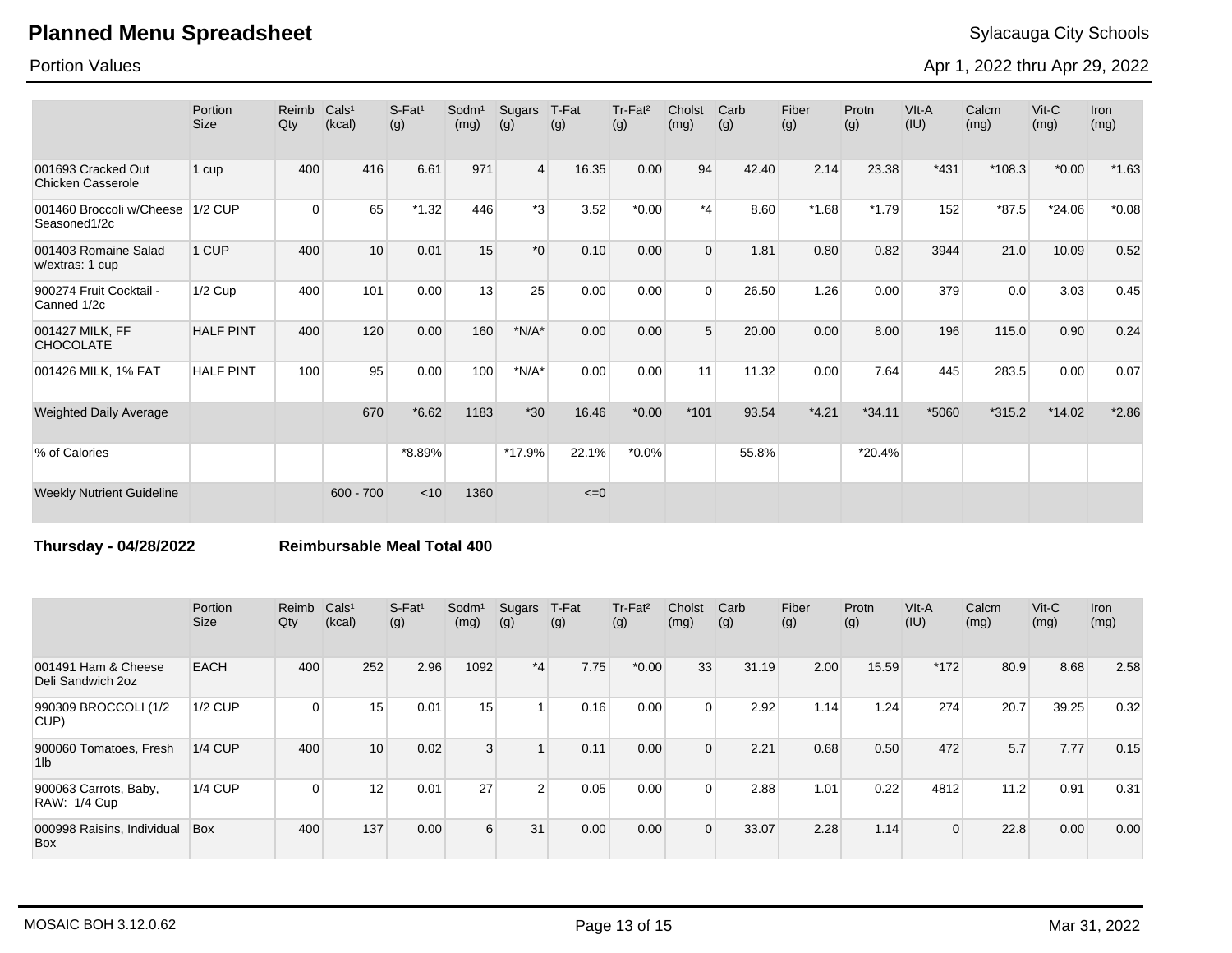Portion Values

Apr 1, 2022 thru Apr 29, 2022

|                                               | Portion<br><b>Size</b> | Reimb<br>Qty | Cals <sup>1</sup><br>(kcal) | $S$ -Fat <sup>1</sup><br>(g) | Sodm <sup>1</sup><br>(mg) | Sugars<br>(g)  | T-Fat<br>(g) | Tr-Fat <sup>2</sup><br>(g) | Cholst<br>(mg)  | Carb<br>(g) | Fiber<br>(g) | Protn<br>(g) | $V$ lt-A<br>(IU) | Calcm<br>(mg) | $V$ it-C<br>(mg) | <b>Iron</b><br>(mg) |
|-----------------------------------------------|------------------------|--------------|-----------------------------|------------------------------|---------------------------|----------------|--------------|----------------------------|-----------------|-------------|--------------|--------------|------------------|---------------|------------------|---------------------|
| 900025 Mayonaise:<br><b>Individual Packet</b> | <b>PACKET</b>          | 400          | 40                          | 0.50                         | 90                        | $\Omega$       | 4.00         | 0.00                       | 5 <sup>1</sup>  | 1.00        | 0.00         | 0.00         | $\overline{0}$   | 0.0           | 0.00             | 0.00                |
| 000650 Mustard: Individual<br>Packet          | PC packet              | 400          | $\Omega$                    | 0.00                         | 70                        | $\Omega$       | 0.00         | 0.00                       | $\Omega$        | 1.00        | 0.00         | 0.00         | $\Omega$         | 0.0           | 0.00             | 0.00                |
| 001427 MILK, FF<br><b>CHOCOLATE</b>           | <b>HALF PINT</b>       | 150          | 120                         | 0.00                         | 160                       | $*N/A*$        | 0.00         | 0.00                       | 5               | 20.00       | 0.00         | 8.00         | 196              | 115.0         | 0.90             | 0.24                |
| 001426 MILK, 1% FAT                           | <b>HALF PINT</b>       | 50           | 95                          | 0.00                         | 100                       | $*N/A*$        | 0.00         | 0.00                       | 11              | 11.32       | 0.00         | 7.64         | 445              | 283.5         | 0.00             | 0.07                |
| 990327 RANCH DIPPING<br>CUP (OSBORN)          | each                   | 0            | 109                         | 1.48                         | 346                       | $\overline{ }$ | 9.89         | 0.00                       | 10 <sup>1</sup> | 1.98        | 0.00         | 0.99         | $\mathbf 0$      | 29.7          | 0.00             | 0.00                |
| <b>Weighted Daily Average</b>                 |                        |              | 496                         | 3.47                         | 1333                      | $*36$          | 11.86        | $*0.00*$                   | 41              | 77.38       | 4.96         | 21.18        | $*773$           | 187.9         | 16.78            | 2.84                |
| % of Calories                                 |                        |              |                             | 6.30%                        |                           | *29.0%         | 21.5%        | $*0.0\%$                   |                 | 62.4%       |              | 17.1%        |                  |               |                  |                     |
| <b>Weekly Nutrient Guideline</b>              |                        |              | $600 - 700$                 | < 10                         | 1360                      |                | $\leq=0$     |                            |                 |             |              |              |                  |               |                  |                     |

**Friday - 04/29/2022 Reimbursable Meal Total 400**

|                                                | Portion<br><b>Size</b> | Reimb<br>Qty | Cals <sup>1</sup><br>(kcal) | $S$ -Fat <sup>1</sup><br>(g) | Sodm <sup>1</sup><br>(mg) | Sugars<br>(g)           | T-Fat<br>(g) | Tr-Fat <sup>2</sup><br>(g) | Cholst<br>(mg) | Carb<br>(g) | Fiber<br>(g) | Protn<br>(g) | VIt-A<br>(IU) | Calcm<br>(mg) | $V$ it-C<br>(mg) | Iron<br>(mg) |
|------------------------------------------------|------------------------|--------------|-----------------------------|------------------------------|---------------------------|-------------------------|--------------|----------------------------|----------------|-------------|--------------|--------------|---------------|---------------|------------------|--------------|
| 001146 Hot Dog WG                              | servings               | 400          | 233                         | 3.54                         | 567                       | $\overline{4}$          | 10.12        | 0.25                       | 15             | 27.84       | 2.02         | 8.61         | 71            | 40.5          | 0.00             | 1.82         |
| 001410 Beans, Baked:<br>$1/2$ cup              | 1/2 CUP                | $\Omega$     | 141                         | 0.00                         | 184                       | $*7$                    | 0.00         | 0.00                       | $\Omega$       | 28.37       | 7.38         | 7.38         | 223           | 84.0          | 0.09             | 2.82         |
| 000319 French Fries:<br>Oven Crinkle Cut       | $1/2$ CUP              | 400          | 66                          | 0.27                         | 25                        | $\mathbf{0}$            | 1.62         | 0.00                       | $\Omega$       | 11.53       | 1.02         | 1.02         | 0             | 0.0           | 2.05             | 0.15         |
| 001399 Peaches: 1/2 cup                        | $1/2$ CUP              | 400          | 90 <sup>°</sup>             | 0.00                         | 7 <sup>1</sup>            | $*N/A*$                 | 0.00         | 0.00                       | $\mathbf 0$    | 24.29       | 1.62         | 0.74         | 287           | 4.4           | 3.98             | 0.59         |
| 900329 Ketchup, Individual 2 PC<br>Packet (2)  |                        | 800          | 20                          | 0.00                         | 50                        | $\overline{\mathbf{A}}$ | 0.00         | 0.00                       | $\Omega$       | 6.00        | 0.00         | 0.00         | 200           | 0.0           | 0.00             | 0.00         |
| 000650 Mustard: Individual PC packet<br>Packet |                        | 400          | $\Omega$                    | 0.00                         | 70                        | $\Omega$                | 0.00         | 0.00                       | $\Omega$       | 1.00        | 0.00         | 0.00         | $\Omega$      | 0.0           | 0.00             | 0.00         |
| 001427 MILK, FF<br><b>CHOCOLATE</b>            | <b>HALF PINT</b>       | 150          | 120                         | 0.00                         | 160                       | $*N/A*$                 | 0.00         | 0.00                       | 5              | 20.00       | 0.00         | 8.00         | 196           | 115.0         | 0.90             | 0.24         |